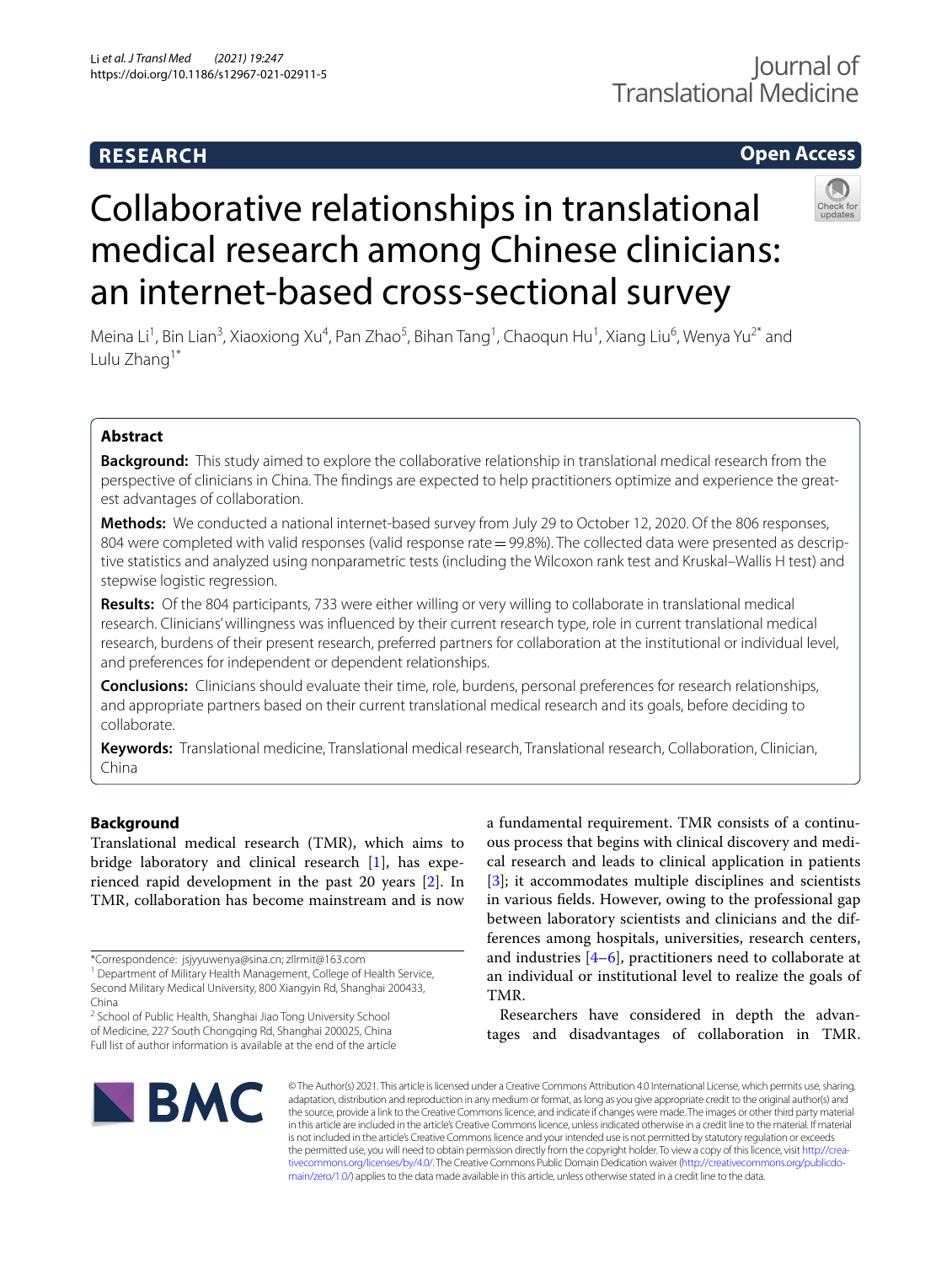Collaboration, especially in a multidisciplinary team, is widely recognized to be of great signifcance and necessity in TMR [\[7](#page-14-5)]. Although "translation" has diferent meanings for diferent stakeholders, the overall aim is to beneft humankind by promoting the application of clinical findings and laboratory achievements. Therefore, collaboration among clinicians, laboratory scientists, industrial scientists, biotechnologists, and politicians in diferent institutions can bring these stakeholders together, help them understand one another professionally, and motivate TMR  $[8, 9]$  $[8, 9]$  $[8, 9]$  $[8, 9]$ . Among all the merits of collaboration in TMR, the most prominent is knowledge exchange, which can help elucidate scientifc questions, promote laboratory research, and accelerate clinical application  $[3, 10-14]$  $[3, 10-14]$  $[3, 10-14]$  $[3, 10-14]$  $[3, 10-14]$ . A bibliometric research further confrmed the role of collaboration in TMR, especially in terms of knowledge exchange  $[15]$  $[15]$ . Therefore, based on such knowledge exchange and mutual understanding, collaboration between researchers and clinicians is crucial for the translation and application of laboratory biomedical discoveries to patients and to clinical practice [[16–](#page-15-1)[19](#page-15-2)]. Additionally, collaboration between researchers and industrial scientists can promote the development of medicine [[20\]](#page-15-3).

Collaboration in TMR also has its disadvantages and risks. For instance, collaboration in TMR among various partners could lead to greater time expenditure or delay of research plans, owing to diverse academic perspectives or scholarly disagreements [[3,](#page-14-2) [21](#page-15-4)]. Collaboration also tends to cost more, including the time spent in negotiation and exchange, as well as the costs of communication and travel, contradictions in research design and results, and conficts arising from result sharing [[3](#page-14-2), [14\]](#page-14-9). Some stakeholders also refuse to collaborate in TMR because of the risks of losing decision-making autonomy and frustration with partners [\[3](#page-14-2)].

Considering the characteristics of collaboration in TMR, diferent practices have been observed, including collaborations at the institutional and at individual levels [\[7](#page-14-5)]. In China, current collaborations in TMR mainly focus on the institutional level, such as the Sino–Cuban Joint Working Group on Biotechnology Cooperation [[22\]](#page-15-5), and the collaboration between Peking University Health Science Center and the University of Michigan Medical School [[23\]](#page-15-6). However, from the perspective of individuals, their attitudes, viewpoints, willingness, and practice behaviors are important for collaboration in TMR; this is especially true for clinicians, who are situated at the juncture of laboratory and clinical research. This study therefore explored collaborative relationships in TMR from the perspective of clinicians to determine their willingness to collaborate, recognize preferred partners, and determine the factors infuencing collaboration.

The results of this study provide key evidence for optimizing collaboration and realizing the greatest advantages of collaboration in TMR.

### **Methods**

#### **Study design**

We designed an internet-based survey to explore the collaborative relationships in TMR among clinicians in China. The required sample size was determined to be at least 129, which was calculated with a confdence level of 95%, an admissible error of 0.1, and the probability of approval of TMR among clinicians of 74.9% [[2\]](#page-14-1). A preliminary investigation involving 85 clinicians was conducted before the formal survey. Based on the preliminary participants' responses, several items were revised to improve the reliability and validity of this questionnaire. The internal consistency of the formal questionnaire was examined using a Cronbach's α coefficient, which was calculated as 0.930, indicating good reliability. Factorability was tested using the Kaiser–Meyer–Olkin test and Bartlett's test of sphericity, which yielded values of 0.724 and 5103.91 ( $p < 0.0001$ ), respectively, suggesting good validity.

The formal questionnaire included 24 items that were compiled through a review of references and consultations with experts. Information on demographic characteristics, current status of personal TMR, collaborative willingness in TMR, and perceptions of collaboration in TMR was collected. Items that collected participants' perceptions were rated using a fve-point Likert scale.

Regarding demographic characteristics, we analyzed the clinicians' sex, age, educational level, professional title, and department. Regarding the current status of personal TMR, we asked about the clinicians' research type (e.g., clinical, laboratory, or public health management), role in TMR (e.g., principal investigator [PI] or participant), research pressure (low or high), and communication methods used in collaborations (e.g., faceto-face, telephone, or WeChat). The scale of collaborative willingness in TMR contained fve items, including willingness to collaborate and preferred collaboration partners at an institutional or individual level. Perceptions of collaboration in TMR were addressed via 11 items that focused on collaborative relationships, positive and negative aspects of collaboration, and factors that infuence collaboration. The measure of collaborative relationships explored the preferences for independent or interdependent relationships [[24](#page-15-7)].

Referring to the positive aspects of collaboration, items addressed understanding of collaboration advantages, extra resources made available through collaboration, and improved personal capabilities. The advantages of collaboration included additional funds or resources,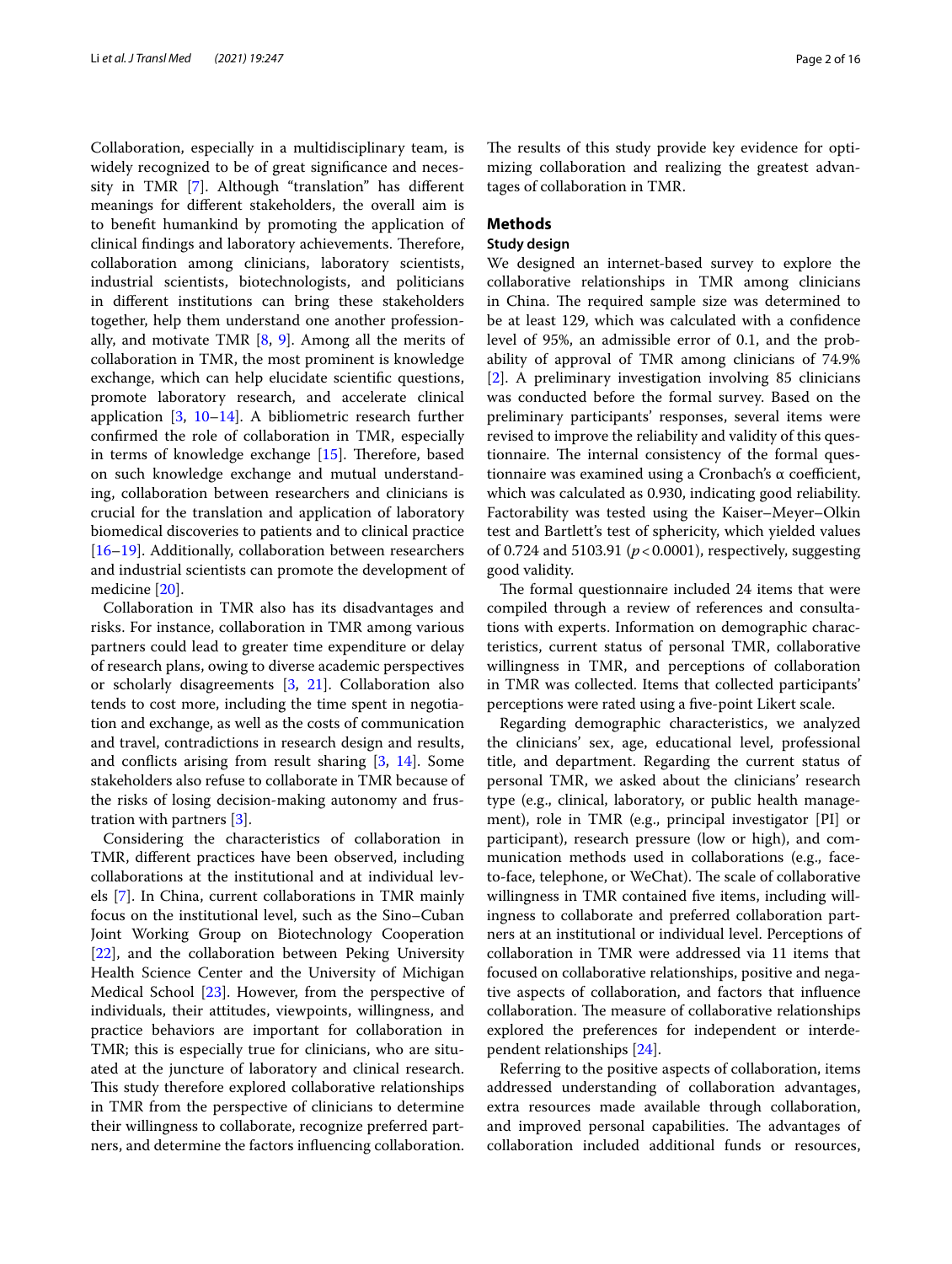knowledge transfer, enhancement of reputation, increase in number of publications, improvement in publication quality, enrichment of academic infuence, additional clinical resources, more equipment resources, new technologies, promotion of treatment capability, and acceleration of the research process [\[3](#page-14-2), [9](#page-14-7), [25\]](#page-15-8). Extra resources made available through collaboration referred to funds, patients, technologies, equipment, talents, and information. Personal capabilities could be improved in terms of communication, receiving new knowledge and technology, and control over research programs.

When considering the negative aspects, we focused on the disadvantages such as the costs, risks, and challenges of collaboration. Disadvantages included more time spent on communication, personal resource transfer to partners, loss of research autonomy and control, deviation from one's main research, and conficts regarding key research points [\[3](#page-14-2), [26](#page-15-9)]. Collaboration costs included the costs of selecting partners and collecting information, negotiation, implementation, and supervision  $[9]$  $[9]$ . The risks of collaboration were identifed as the risks associated with coordinating all partners, an imbalance of duties and responsibilities among partners, and dropping out or breaking of promises by partners  $[27]$  $[27]$ . The challenges faced during collaboration referred to competition from other research organizations, the ethics review process, insufficient research funds, and the recruitment of project managers [[28\]](#page-15-11).

Factors that infuence collaboration included those related to the implementation and the success of the collaboration. The former involved factors such as geographical locations, funds, technologies, information, academic status, mutual relationships, and partners' cooperation patterns  $[29]$  $[29]$ . The latter included explicit collaboration aims, specifc collaboration periods, appropriate partners, clear collaboration rules, clear-cut beneft distribution rules, explicit risk-taking rules, maintaining cooperative network relationships, establishing coordination and supervision mechanisms, specifc penalty rules for violations of the collaboration agreement, and defnite rules for dealing with disputes or emergencies [\[30](#page-15-13), [31\]](#page-15-14).

#### **Data collection**

The formal internet-based investigation was conducted from July 29 to October 12, 2020. Of the 806 questionnaires distributed at random to clinicians nationally, 804 were returned with valid responses (valid response rate=99.8%). The inclusion criteria were  $(1)$  clinicians should have TMR experience, (2) all clinicians should voluntarily participate, (3) participating clinicians should complete the survey online and provide informed consent. Those who were not clinicians, did not have TMR experience, or could not complete the online survey were excluded from this investigation. Only completed questionnaires could be submitted to the online survey system.

#### **Statistical analyses**

Our statistical analyses were performed using SAS 8.2 (SAS Institute Inc., Cary, NC, USA) and PASW Statistics for Windows, Version 18.0 (SPSS Inc., Chicago, IL, USA). The descriptive statistics, univariate analysis, and multivariate analysis were implemented step by step. First, we employed frequency and percentage to obtain detailed descriptions in the descriptive statistics. Second, the univariate analysis was conducted to confrm the infuence of one factor on collaborative willingness in TMR. If  $p$ <0.05, the influence was statistically significant. Third, by including all factors with statistical signifcance in the univariate analysis, we used a stepwise logistic regression model to determine the infuence of multiple factors on collaborative willingness in TMR. In particular, descriptive statistics were used to describe the basic characteristics of the participants. Nonparametric tests, including the Wilcoxon rank test and Kruskal–Wallis H test, were used to test participants' willingness to collaborate in TMR. A stepwise logistic regression analysis was used to analyze the factors infuencing the willingness to collaborate in TMR, with inclusion and exclusion criteria of 0.10 and 0.15, respectively. All tests were two-tailed, with  $p$  < 0.05 considered to be statistically significant.

Based on the results of the univariate analyses, only factors with a statistically signifcant infuence on collaborative willingness in TMR among clinicians were included in the logistic regression analysis.

#### **Results**

#### **Basic characteristics of participating clinicians**

Of the 804 participants, 57.5% were men and nearly half were 31–40 years old. Most had a master's degree and an intermediate professional title and worked in non-surgical departments. More than a third (38.1%) of participants were engaged in clinical studies at the time of the survey and most acted as a project participant (not PI). Almost half of participants reported a relatively heavy research burden (based on the fve-point Likert scale). The most popular communication method was WeChat (an instant messaging application), with 63.8% reporting using it "often" or "always."

More participants preferred collaborating with individuals rather than with institutions, and the most popular institution type was research institutes. However, their preferences for individuals and institutions varied across diferent stages of the research. In the research application stage, the most preferred institutions and individuals were research institutes and laboratory scientists,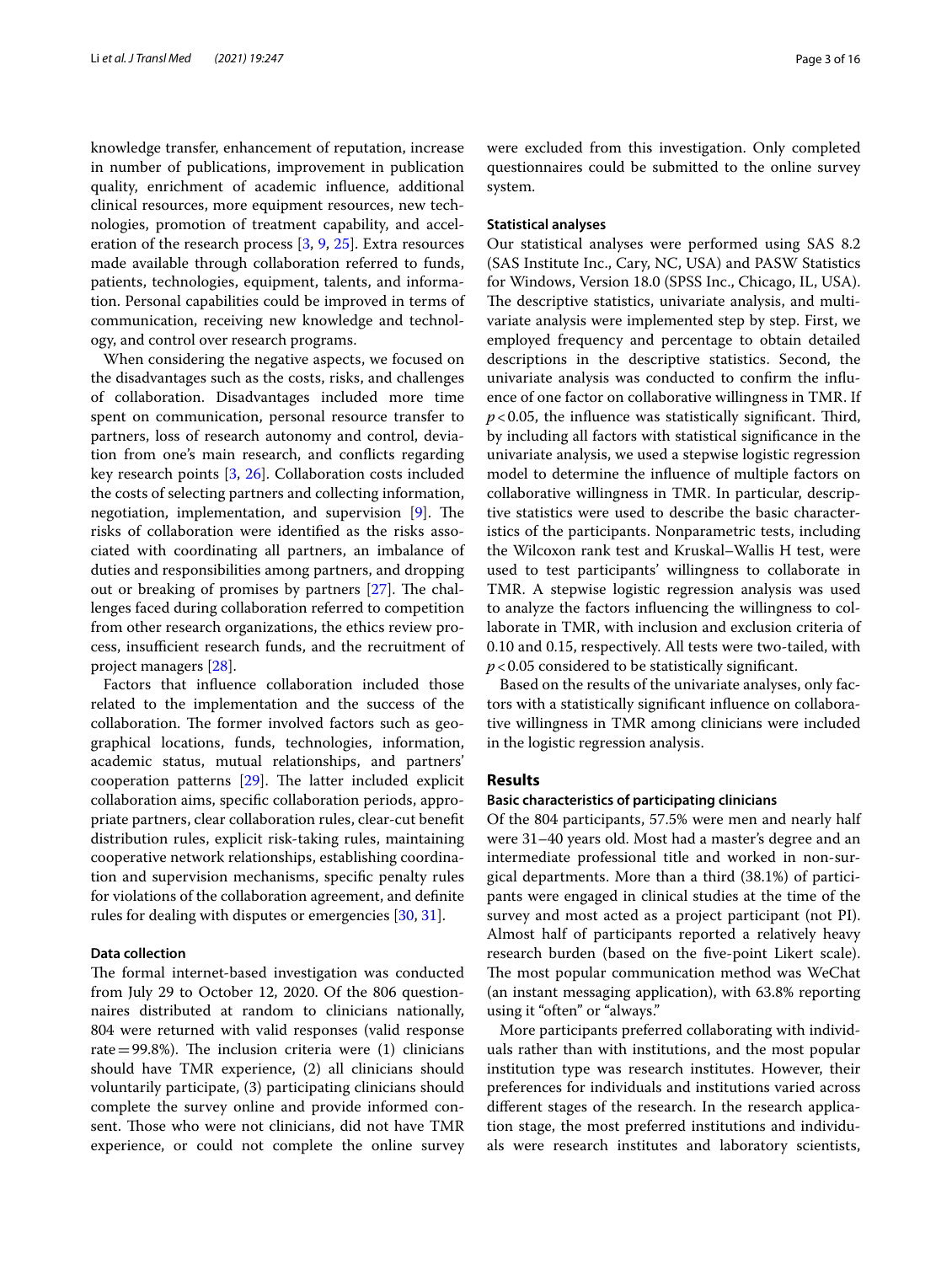<span id="page-3-0"></span>

| Characteristic                                                            | N (%)      |
|---------------------------------------------------------------------------|------------|
| Sex                                                                       |            |
| Male                                                                      | 462 (57.5) |
| Female                                                                    | 342 (42.5) |
| Age (year)                                                                |            |
| $20 - 30$                                                                 | 220 (27.4) |
| $31 - 40$                                                                 | 399 (49.6) |
| $41 - 50$                                                                 | 154 (19.2) |
| $51 - 60$                                                                 | 30(3.7)    |
| >60                                                                       | 1(0.1)     |
| Educational level                                                         |            |
| Junior college degree                                                     | 19(2.4)    |
| Bachelor's degree                                                         | 232 (28.9) |
| Master's degree                                                           | 281 (35.0) |
| Doctor's degree                                                           | 272 (33.8) |
| Professional title                                                        |            |
| Junior                                                                    | 249 (31.0) |
| Intermediate                                                              | 342 (42.5) |
| Associate senior                                                          | 157 (19.5) |
| Senior                                                                    | 56 (7.0)   |
| Department                                                                |            |
| Surgical department                                                       | 259 (32.2) |
| Non-surgical department                                                   | 310 (38.6) |
| Medical technology department                                             | 149 (18.5) |
| Management department                                                     | 86 (10.7)  |
| Current research type                                                     |            |
| Clinical research                                                         | 306 (38.1) |
| Laboratory research                                                       | 51(6.3)    |
| Clinical and laboratory research                                          | 217 (27.0) |
| Public health management research                                         | 41(5.1)    |
| Do not conduct research                                                   | 189 (23.5) |
| Role in current research                                                  |            |
| National PI                                                               | 86 (10.7)  |
| Provincial PI                                                             | 58 (7.2)   |
| City-level PI                                                             | 60 (7.5)   |
| Department-level PI                                                       | 49 (6.1)   |
| Project participants                                                      | 304 (37.8) |
| No project support                                                        | 247 (30.7) |
| Current research pressure                                                 |            |
| Very low                                                                  | 31(3.9)    |
| Low                                                                       | 38 (4.7)   |
| Moderate                                                                  | 206 (25.6) |
| High                                                                      | 376 (46.8) |
| Very high                                                                 | 153 (19.0) |
| Preferred collaboration partners at the institutional or individual level |            |
| Institutions                                                              | 380 (47.3) |
| Individuals                                                               | 413 (51.4) |
| Uncertain                                                                 | 11(1.4)    |
| Preferred partners of collaboration in the research application stage     |            |
| University                                                                | 585 (72.8) |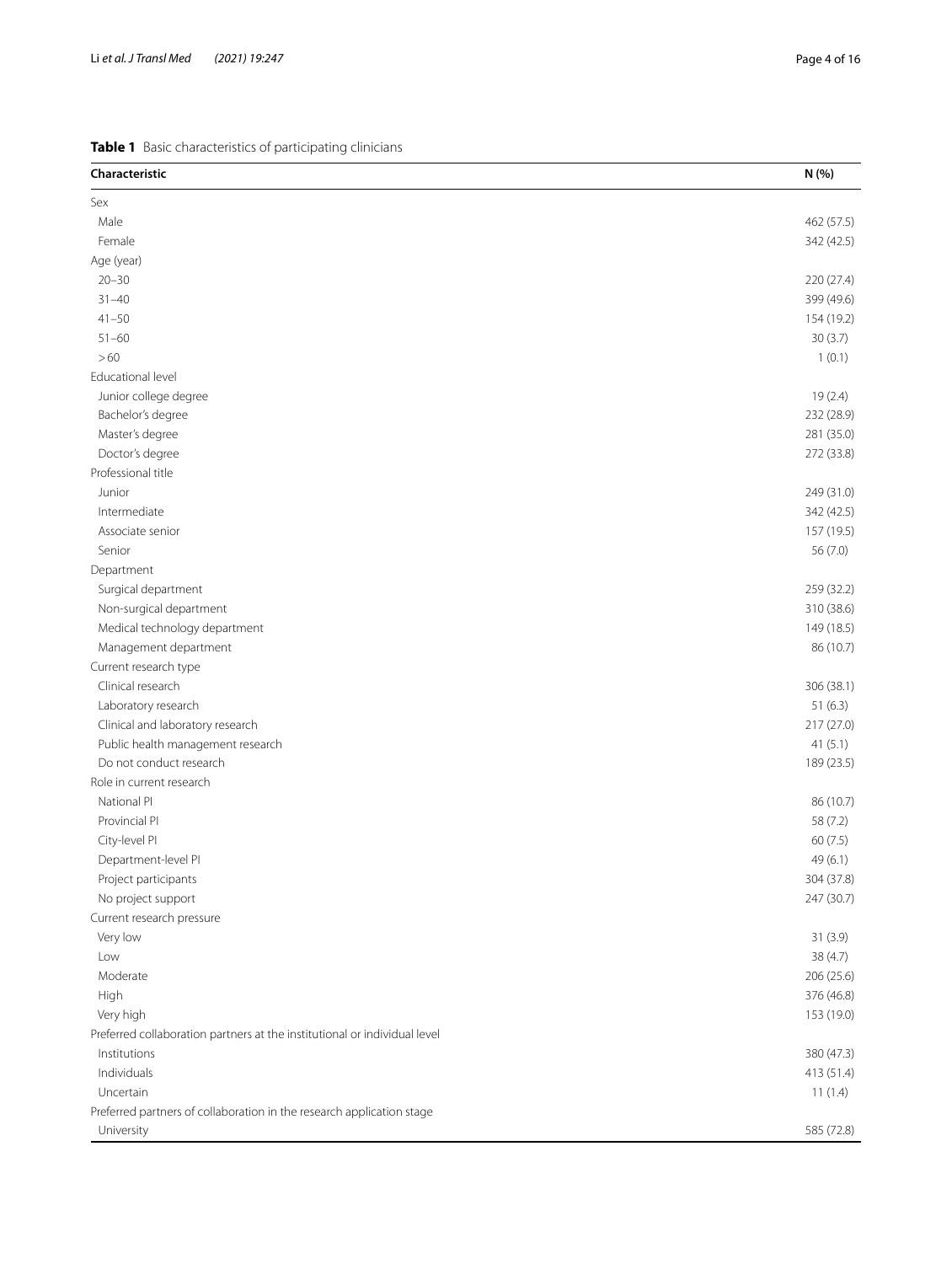| Hospital<br>386 (48.0)<br>Research institute<br>586 (72.9)<br>Industry<br>225 (28.0)<br>Community<br>106(13.2)<br>Preferred partners of collaboration in the research implementation stage<br>430 (53.5)<br>University<br>Hospital<br>488 (60.7)<br>Research institute<br>573 (71.3)<br>Industry<br>344 (42.8)<br>Community<br>174 (21.6)<br>Preferred partners of collaboration in the research achievement promotion stage<br>University<br>324 (40.3)<br>Hospital<br>453 (56.3)<br>Research institute<br>388 (48.3)<br>555 (69.0)<br>Industry<br>354 (44.0)<br>Community<br>Preferred partners of collaboration in the research application stage<br>Laboratory scientist<br>632 (78.6)<br>Clinical scientist<br>579 (72.0)<br>Industrial staff<br>225 (28.0)<br>Community staff<br>159 (19.8)<br>213 (26.5)<br>Health management scientist<br>Preferred partners of collaboration in the research implementation stage<br>Laboratory scientist<br>516 (64.2)<br>Clinical scientist<br>620 (77.1)<br>Industrial staff<br>357 (44.4)<br>Community staff<br>260 (32.3)<br>258 (32.1)<br>Health management scientist<br>Preferred partners of collaboration in the research achievement promotion stage<br>Laboratory scientist<br>334 (41.5)<br>Clinical scientist<br>470 (58.5)<br>Industrial staff<br>542 (67.4)<br>Community staff<br>434 (54.0)<br>Health management scientist<br>431 (53.6)<br>Preferred research relationship<br>Independent<br>406 (50.5)<br>Interdependent<br>398 (49.5) | Characteristic | N(% ) |
|---------------------------------------------------------------------------------------------------------------------------------------------------------------------------------------------------------------------------------------------------------------------------------------------------------------------------------------------------------------------------------------------------------------------------------------------------------------------------------------------------------------------------------------------------------------------------------------------------------------------------------------------------------------------------------------------------------------------------------------------------------------------------------------------------------------------------------------------------------------------------------------------------------------------------------------------------------------------------------------------------------------------------------------------------------------------------------------------------------------------------------------------------------------------------------------------------------------------------------------------------------------------------------------------------------------------------------------------------------------------------------------------------------------------------------------------------------------------------------------------------|----------------|-------|
|                                                                                                                                                                                                                                                                                                                                                                                                                                                                                                                                                                                                                                                                                                                                                                                                                                                                                                                                                                                                                                                                                                                                                                                                                                                                                                                                                                                                                                                                                                   |                |       |
|                                                                                                                                                                                                                                                                                                                                                                                                                                                                                                                                                                                                                                                                                                                                                                                                                                                                                                                                                                                                                                                                                                                                                                                                                                                                                                                                                                                                                                                                                                   |                |       |
|                                                                                                                                                                                                                                                                                                                                                                                                                                                                                                                                                                                                                                                                                                                                                                                                                                                                                                                                                                                                                                                                                                                                                                                                                                                                                                                                                                                                                                                                                                   |                |       |
|                                                                                                                                                                                                                                                                                                                                                                                                                                                                                                                                                                                                                                                                                                                                                                                                                                                                                                                                                                                                                                                                                                                                                                                                                                                                                                                                                                                                                                                                                                   |                |       |
|                                                                                                                                                                                                                                                                                                                                                                                                                                                                                                                                                                                                                                                                                                                                                                                                                                                                                                                                                                                                                                                                                                                                                                                                                                                                                                                                                                                                                                                                                                   |                |       |
|                                                                                                                                                                                                                                                                                                                                                                                                                                                                                                                                                                                                                                                                                                                                                                                                                                                                                                                                                                                                                                                                                                                                                                                                                                                                                                                                                                                                                                                                                                   |                |       |
|                                                                                                                                                                                                                                                                                                                                                                                                                                                                                                                                                                                                                                                                                                                                                                                                                                                                                                                                                                                                                                                                                                                                                                                                                                                                                                                                                                                                                                                                                                   |                |       |
|                                                                                                                                                                                                                                                                                                                                                                                                                                                                                                                                                                                                                                                                                                                                                                                                                                                                                                                                                                                                                                                                                                                                                                                                                                                                                                                                                                                                                                                                                                   |                |       |
|                                                                                                                                                                                                                                                                                                                                                                                                                                                                                                                                                                                                                                                                                                                                                                                                                                                                                                                                                                                                                                                                                                                                                                                                                                                                                                                                                                                                                                                                                                   |                |       |
|                                                                                                                                                                                                                                                                                                                                                                                                                                                                                                                                                                                                                                                                                                                                                                                                                                                                                                                                                                                                                                                                                                                                                                                                                                                                                                                                                                                                                                                                                                   |                |       |
|                                                                                                                                                                                                                                                                                                                                                                                                                                                                                                                                                                                                                                                                                                                                                                                                                                                                                                                                                                                                                                                                                                                                                                                                                                                                                                                                                                                                                                                                                                   |                |       |
|                                                                                                                                                                                                                                                                                                                                                                                                                                                                                                                                                                                                                                                                                                                                                                                                                                                                                                                                                                                                                                                                                                                                                                                                                                                                                                                                                                                                                                                                                                   |                |       |
|                                                                                                                                                                                                                                                                                                                                                                                                                                                                                                                                                                                                                                                                                                                                                                                                                                                                                                                                                                                                                                                                                                                                                                                                                                                                                                                                                                                                                                                                                                   |                |       |
|                                                                                                                                                                                                                                                                                                                                                                                                                                                                                                                                                                                                                                                                                                                                                                                                                                                                                                                                                                                                                                                                                                                                                                                                                                                                                                                                                                                                                                                                                                   |                |       |
|                                                                                                                                                                                                                                                                                                                                                                                                                                                                                                                                                                                                                                                                                                                                                                                                                                                                                                                                                                                                                                                                                                                                                                                                                                                                                                                                                                                                                                                                                                   |                |       |
|                                                                                                                                                                                                                                                                                                                                                                                                                                                                                                                                                                                                                                                                                                                                                                                                                                                                                                                                                                                                                                                                                                                                                                                                                                                                                                                                                                                                                                                                                                   |                |       |
|                                                                                                                                                                                                                                                                                                                                                                                                                                                                                                                                                                                                                                                                                                                                                                                                                                                                                                                                                                                                                                                                                                                                                                                                                                                                                                                                                                                                                                                                                                   |                |       |
|                                                                                                                                                                                                                                                                                                                                                                                                                                                                                                                                                                                                                                                                                                                                                                                                                                                                                                                                                                                                                                                                                                                                                                                                                                                                                                                                                                                                                                                                                                   |                |       |
|                                                                                                                                                                                                                                                                                                                                                                                                                                                                                                                                                                                                                                                                                                                                                                                                                                                                                                                                                                                                                                                                                                                                                                                                                                                                                                                                                                                                                                                                                                   |                |       |
|                                                                                                                                                                                                                                                                                                                                                                                                                                                                                                                                                                                                                                                                                                                                                                                                                                                                                                                                                                                                                                                                                                                                                                                                                                                                                                                                                                                                                                                                                                   |                |       |
|                                                                                                                                                                                                                                                                                                                                                                                                                                                                                                                                                                                                                                                                                                                                                                                                                                                                                                                                                                                                                                                                                                                                                                                                                                                                                                                                                                                                                                                                                                   |                |       |
|                                                                                                                                                                                                                                                                                                                                                                                                                                                                                                                                                                                                                                                                                                                                                                                                                                                                                                                                                                                                                                                                                                                                                                                                                                                                                                                                                                                                                                                                                                   |                |       |
|                                                                                                                                                                                                                                                                                                                                                                                                                                                                                                                                                                                                                                                                                                                                                                                                                                                                                                                                                                                                                                                                                                                                                                                                                                                                                                                                                                                                                                                                                                   |                |       |
|                                                                                                                                                                                                                                                                                                                                                                                                                                                                                                                                                                                                                                                                                                                                                                                                                                                                                                                                                                                                                                                                                                                                                                                                                                                                                                                                                                                                                                                                                                   |                |       |
|                                                                                                                                                                                                                                                                                                                                                                                                                                                                                                                                                                                                                                                                                                                                                                                                                                                                                                                                                                                                                                                                                                                                                                                                                                                                                                                                                                                                                                                                                                   |                |       |
|                                                                                                                                                                                                                                                                                                                                                                                                                                                                                                                                                                                                                                                                                                                                                                                                                                                                                                                                                                                                                                                                                                                                                                                                                                                                                                                                                                                                                                                                                                   |                |       |
|                                                                                                                                                                                                                                                                                                                                                                                                                                                                                                                                                                                                                                                                                                                                                                                                                                                                                                                                                                                                                                                                                                                                                                                                                                                                                                                                                                                                                                                                                                   |                |       |
|                                                                                                                                                                                                                                                                                                                                                                                                                                                                                                                                                                                                                                                                                                                                                                                                                                                                                                                                                                                                                                                                                                                                                                                                                                                                                                                                                                                                                                                                                                   |                |       |
|                                                                                                                                                                                                                                                                                                                                                                                                                                                                                                                                                                                                                                                                                                                                                                                                                                                                                                                                                                                                                                                                                                                                                                                                                                                                                                                                                                                                                                                                                                   |                |       |
|                                                                                                                                                                                                                                                                                                                                                                                                                                                                                                                                                                                                                                                                                                                                                                                                                                                                                                                                                                                                                                                                                                                                                                                                                                                                                                                                                                                                                                                                                                   |                |       |
|                                                                                                                                                                                                                                                                                                                                                                                                                                                                                                                                                                                                                                                                                                                                                                                                                                                                                                                                                                                                                                                                                                                                                                                                                                                                                                                                                                                                                                                                                                   |                |       |
|                                                                                                                                                                                                                                                                                                                                                                                                                                                                                                                                                                                                                                                                                                                                                                                                                                                                                                                                                                                                                                                                                                                                                                                                                                                                                                                                                                                                                                                                                                   |                |       |
|                                                                                                                                                                                                                                                                                                                                                                                                                                                                                                                                                                                                                                                                                                                                                                                                                                                                                                                                                                                                                                                                                                                                                                                                                                                                                                                                                                                                                                                                                                   |                |       |
|                                                                                                                                                                                                                                                                                                                                                                                                                                                                                                                                                                                                                                                                                                                                                                                                                                                                                                                                                                                                                                                                                                                                                                                                                                                                                                                                                                                                                                                                                                   |                |       |
|                                                                                                                                                                                                                                                                                                                                                                                                                                                                                                                                                                                                                                                                                                                                                                                                                                                                                                                                                                                                                                                                                                                                                                                                                                                                                                                                                                                                                                                                                                   |                |       |
|                                                                                                                                                                                                                                                                                                                                                                                                                                                                                                                                                                                                                                                                                                                                                                                                                                                                                                                                                                                                                                                                                                                                                                                                                                                                                                                                                                                                                                                                                                   |                |       |
|                                                                                                                                                                                                                                                                                                                                                                                                                                                                                                                                                                                                                                                                                                                                                                                                                                                                                                                                                                                                                                                                                                                                                                                                                                                                                                                                                                                                                                                                                                   |                |       |

respectively. In the research implementation stage, preferences were for collaboration with research institutes and clinical scientists. In the research achievement promotion stage, preferences were for industrial partners and industrial staff. The number of clinicians who favored independent relationships was nearly equal to those who favor interdependent relationships.

Among the advantages of collaboration, improvement in reputation was the most recognized (93.8% agreed or strongly agreed), followed by improved publication quality (93.5%), promotion of knowledge transfer (92.8%), and increased number of publications (92.8%). Information resources were the most recognized extra resources made available by collaboration. The personal capability to receive new knowledge and technology was considered the most positive infuence of collaboration.

Of all the disadvantages of collaboration, the transfer of personal resources was considered to be the worst, with 60.1% of the participants agreeing or strongly agreeing. Most participants recognized that the cost, risk, and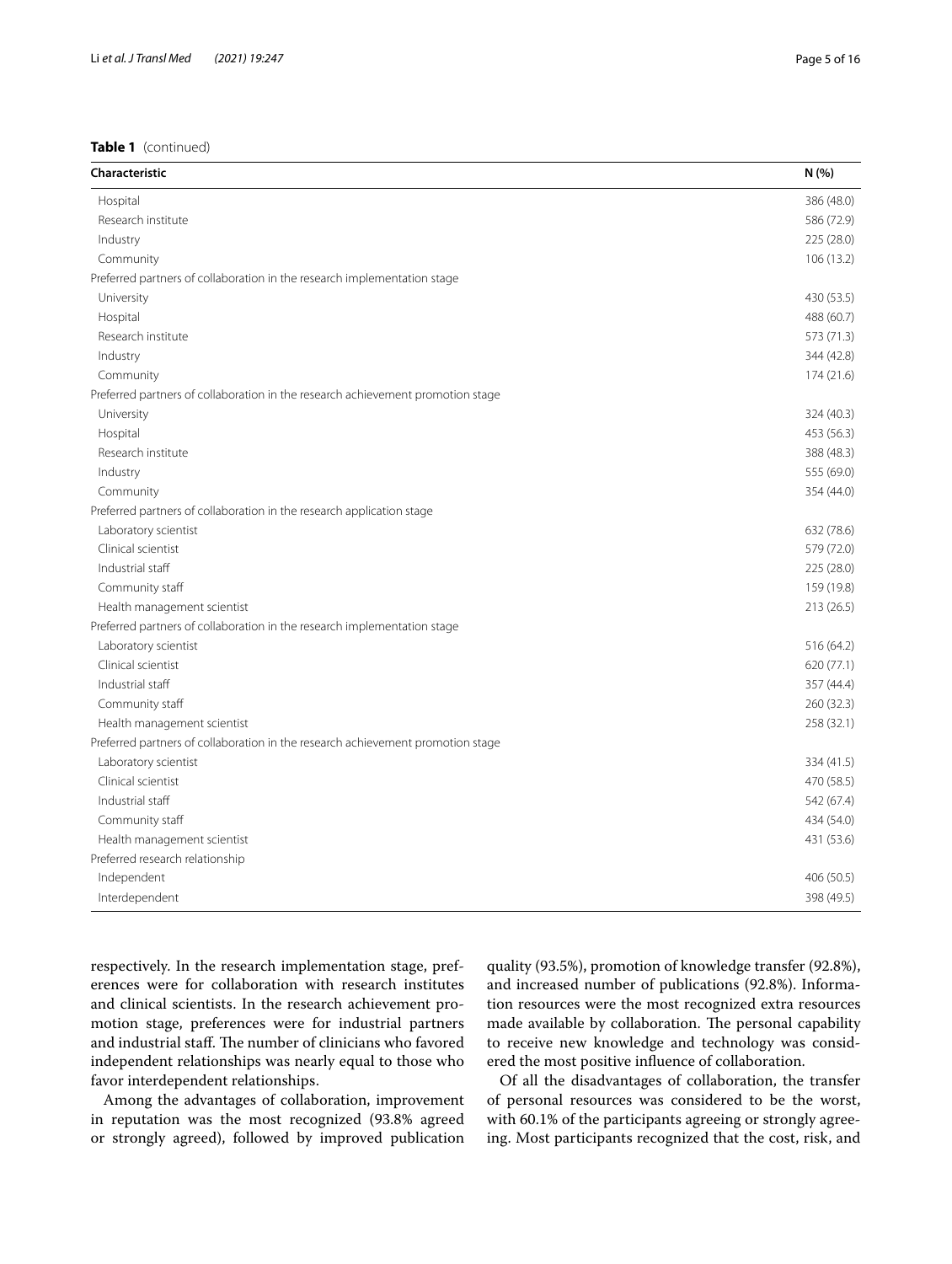## <span id="page-5-0"></span>**Table 2** Basic characteristics of participating clinicians

| Characteristic                                            | N (%)                    |                 |                  |            |                                   |  |  |  |
|-----------------------------------------------------------|--------------------------|-----------------|------------------|------------|-----------------------------------|--|--|--|
| Communication methods used in collaboration               | Almost no                | Seldom          | <b>Sometimes</b> | Often      | Always                            |  |  |  |
| Face-to-face                                              | 65(8.1)                  | 114(14.2)       | 299 (37.2)       | 266 (33.1) | 60(7.5)                           |  |  |  |
| Telephone                                                 | 59 (7.3)                 | 85 (10.6)       | 239 (29.7)       | 345 (42.9) | 76 (9.5)                          |  |  |  |
| WeChat                                                    | 57(7.1)                  | 52(6.5)         | 182 (22.6)       | 406 (50.5) | 107 (13.3)                        |  |  |  |
| Email                                                     | 83 (10.3)                | 115(14.3)       | 244 (30.3)       | 289 (35.9) | 73 (9.1)                          |  |  |  |
| Research record, research abstract, memorandum            | 93 (11.6)                | 108 (13.4)      | 246 (30.6)       | 280 (34.8) | 77 (9.6)                          |  |  |  |
| Videoconference                                           | 113(14.1)                | 128 (15.9)      | 259 (32.2)       | 248 (30.8) | 56(7.0)                           |  |  |  |
| Face-to-face group meeting                                | 82 (10.2)                | 116 (14.4)      | 292 (36.3)       | 258 (32.1) | 56(7.0)                           |  |  |  |
| Mobile short message                                      | 118 (14.7)               | 118(14.7)       | 248 (30.8)       | 267 (33.2) | 53 (6.6)                          |  |  |  |
| Preferred partners of collaboration                       | <b>Strongly disagree</b> | <b>Disagree</b> | Uncertain        | Agree      | <b>Strongly agree</b>             |  |  |  |
| University                                                | 2(0.2)                   | 4(0.5)          | 47(5.8)          | 465 (57.8) | 286 (35.6)                        |  |  |  |
| Hospital                                                  | 2(0.2)                   | 10(1.2)         | 80 (10.0)        | 479 (59.6) | 233 (29.0)                        |  |  |  |
| Research institute                                        | 1(0.1)                   | 1(0.1)          | 36(4.5)          | 479 (59.6) | 287 (35.7)                        |  |  |  |
| Industry                                                  | 2(0.2)                   | 32(4.0)         | 202(25.1)        | 390 (48.5) | 178 (22.1)                        |  |  |  |
| Community                                                 | 8(1.0)                   | 50(6.2)         | 225 (28.0)       | 374 (46.5) | 147 (18.3)                        |  |  |  |
| Advantages of collaboration                               | <b>Strongly disagree</b> | <b>Disagree</b> | Uncertain        | Agree      | <b>Strongly agree</b>             |  |  |  |
| Additional funds or resources                             | 7(0.9)                   | 9(1.1)          | 102 (12.7)       | 453 (56.3) | 233 (29.0)                        |  |  |  |
| Promoted knowledge transfer                               | 7(0.9)                   | 5(0.6)          | 46 (5.7)         | 482 (60.0) | 264 (32.8)                        |  |  |  |
| Enhanced institution reputation                           | 6(0.7)                   | 6(0.7)          | 80 (10.0)        | 471 (58.6) | 241 (30.0)                        |  |  |  |
| Increased number of publications                          | 5(0.6)                   | 3(0.4)          | 50(6.2)          | 474 (59.0) | 272 (33.8)                        |  |  |  |
| Improved publication quality                              | 4(0.5)                   | 2(0.2)          | 46(5.7)          | 464 (57.7) | 288 (35.8)                        |  |  |  |
| Enriched academic influence                               | 4(0.5)                   | 3(0.4)          | 43(5.3)          | 475 (59.1) | 279 (34.7)                        |  |  |  |
| Additional clinical resources                             | 6(0.7)                   | 8(1.0)          | 53 (6.6)         | 463 (57.6) | 274 (34.1)                        |  |  |  |
| More equipment resources                                  | 5(0.6)                   | 8(1.0)          | 61(7.6)          | 456 (56.7) | 274 (34.1)                        |  |  |  |
| New technologies                                          | 4(0.5)                   | 3(0.4)          | 64(8.0)          | 470 (58.5) | 263 (32.7)                        |  |  |  |
| Promoted treatment capability                             | 5(0.6)                   | 3(0.4)          | 71 (8.8)         | 468 (58.2) | 257 (32.0)                        |  |  |  |
| Accelerated research process                              | 4(0.5)                   | 6(0.7)          | 51(6.3)          | 457 (56.8) | 286 (35.6)                        |  |  |  |
| Extra resources made available through collaboration      | <b>Strongly disagree</b> | <b>Disagree</b> | Uncertain        | Agree      | <b>Strongly agree</b>             |  |  |  |
| Funds                                                     | 4(0.5)                   | 17(2.1)         | 132 (16.4)       | 474 (59.0) | 177 (22.0)                        |  |  |  |
| Patients                                                  | 6(0.7)                   | 23(2.9)         | 107(13.3)        | 475 (59.1) | 193 (24.0)                        |  |  |  |
| Technologies                                              | 4(0.5)                   | 4(0.5)          | 44 (5.5)         | 494 (61.4) | 258 (32.1)                        |  |  |  |
| Equipment                                                 | 4(0.5)                   | 5(0.6)          | 56(7.0)          | 492 (61.2) | 247 (30.7)                        |  |  |  |
| Talents                                                   | 5(0.6)                   | 8(1.0)          | 83 (10.3)        | 487 (60.6) | 221(27.5)                         |  |  |  |
| Information                                               | 5(0.6)                   | 3(0.4)          | 44 (5.5)         | 507 (63.1) | 245 (30.5)                        |  |  |  |
| Personal capabilities influenced by collaboration         |                          |                 |                  |            | <b>Strongly agree</b>             |  |  |  |
|                                                           | <b>Strongly disagree</b> | <b>Disagree</b> | Uncertain        | Agree      |                                   |  |  |  |
| Improved skills of communication                          | 2(0.2)                   | 3(0.4)          | 59 (7.3)         | 543 (67.5) | 197 (24.5)                        |  |  |  |
| Improved skills of receiving new knowledge and technology | 2(0.2)<br>1(0.1)         | 2(0.2)          | 55 (6.8)         | 522 (64.9) | 223(27.7)                         |  |  |  |
| Improved skills of controlling over research programs     | <b>Strongly disagree</b> | 8(1.0)          | 115(14.3)        | 503 (62.6) | 177 (22.0)                        |  |  |  |
| Disadvantages of collaboration                            |                          | <b>Disagree</b> | Uncertain        | Agree      | <b>Strongly agree</b><br>81(10.1) |  |  |  |
| More time spent on communication                          | 9(1.1)                   | 74 (9.2)        | 171(21.3)        | 469 (58.3) |                                   |  |  |  |
| Personal resource transfer                                | 12(1.5)                  | 99 (12.3)       | 210 (26.1)       | 418 (52.0) | 65(8.1)                           |  |  |  |
| Loss of research autonomy and control                     | 11(1.4)                  | 103 (12.8)      | 219 (27.2)       | 382 (47.5) | 89 (11.1)                         |  |  |  |
| Deviation from one's main research                        | 14(1.7)                  | 103 (12.8)      | 262 (32.6)       | 358 (44.5) | 67(8.3)                           |  |  |  |
| Conflicts regarding key research points                   | 10(1.2)                  | 69 (8.6)        | 242 (30.1)       | 403 (50.1) | 80 (10.0)                         |  |  |  |
| <b>Costs of collaboration</b>                             | <b>Strongly disagree</b> | <b>Disagree</b> | Uncertain        | Agree      | <b>Strongly agree</b>             |  |  |  |
| Costs of selecting partners and collecting information    | 2(0.2)                   | 6(0.7)          | 74 (9.2)         | 572 (71.1) | 150 (18.7)                        |  |  |  |
| Costs of negotiation                                      | 1(0.1)                   | 10(1.2)         | 106 (13.2)       | 536 (66.7) | 151 (18.8)                        |  |  |  |
| Costs of implementation                                   | 2(0.2)                   | 5(0.6)          | 86 (10.7)        | 552 (68.7) | 159 (19.8)                        |  |  |  |
| Costs of supervision                                      | 1(0.1)                   | 7(0.9)          | 119 (14.8)       | 522 (64.9) | 155 (19.3)                        |  |  |  |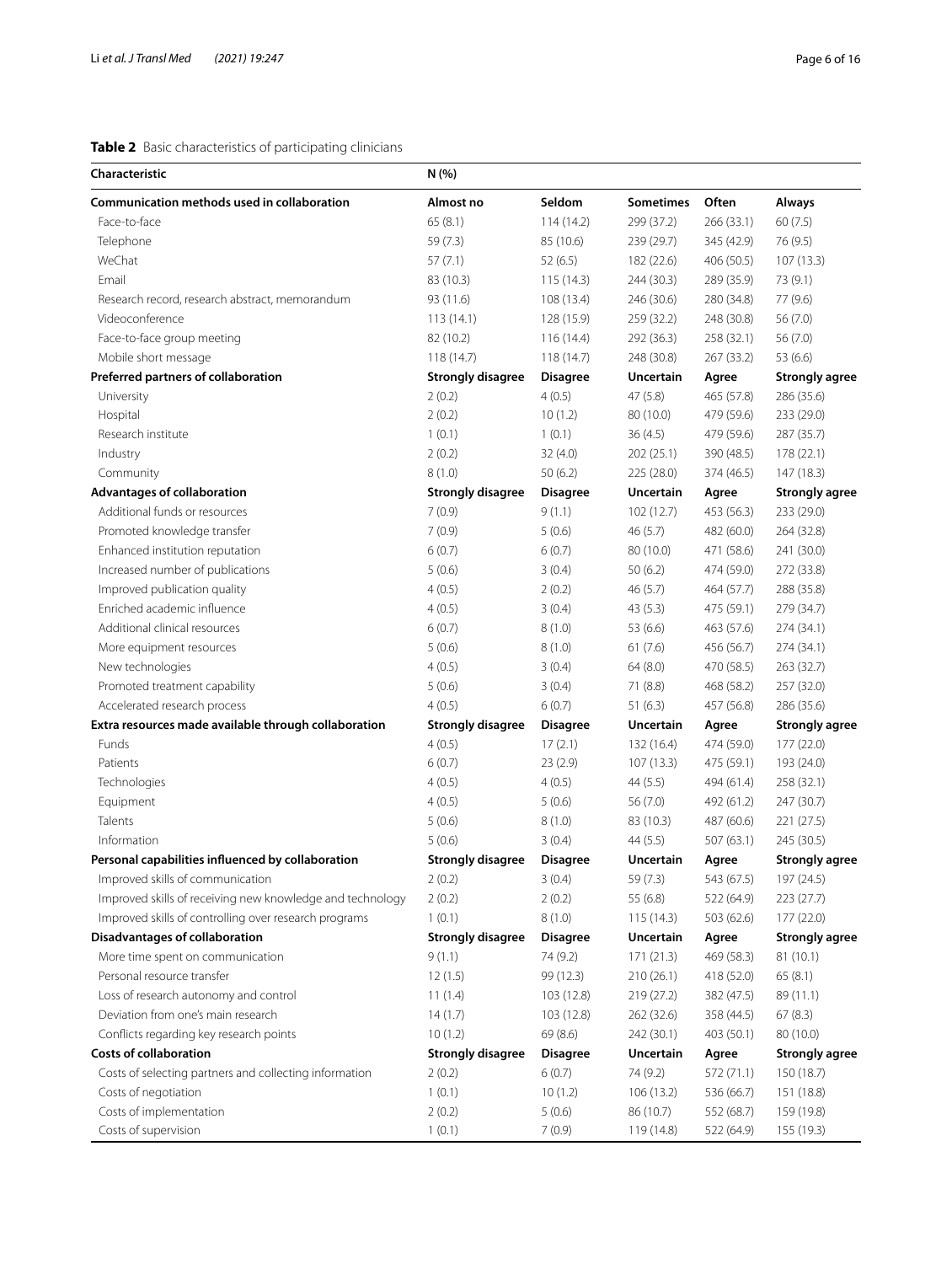## **Table 2** (continued)

| Characteristic                                                                               | N(% )                    |                 |                  |            |                       |
|----------------------------------------------------------------------------------------------|--------------------------|-----------------|------------------|------------|-----------------------|
| <b>Risks of collaboration</b>                                                                | <b>Strongly disagree</b> | <b>Disagree</b> | <b>Uncertain</b> | Agree      | <b>Strongly agree</b> |
| Risks of coordinating the relationship among all partners                                    | 2(0.2)                   | 5(0.6)          | 98 (12.2)        | 561 (69.8) | 138 (17.2)            |
| Risks of having unbalanced duties and responsibilities under-<br>taken by different partners | 1(0.1)                   | 5(0.6)          | 94 (11.7)        | 543 (67.5) | 161 (20.0)            |
| Risks of dropping out or breaking of promises by partners                                    | 1(0.1)                   | 10(1.2)         | 108 (13.4)       | 512(63.7)  | 173(21.5)             |
| <b>Challenges of collaboration</b>                                                           | <b>Strongly disagree</b> | <b>Disagree</b> | <b>Uncertain</b> | Agree      | <b>Strongly agree</b> |
| Competition from other research organizations                                                | 2(0.2)                   | 12(1.5)         | 115(14.3)        | 519 (64.6) | 156 (19.4)            |
| Ethics review process                                                                        | 2(0.2)                   | 30(3.7)         | 135 (16.8)       | 505 (62.8) | 132 (16.4)            |
| Insufficient research funds                                                                  | 1(0.1)                   | 20(2.5)         | 145(18.0)        | 497 (61.8) | 141 (17.5)            |
| Recruitment of project managers                                                              | 3(0.4)                   | 4(0.5)          | 94 (11.7)        | 506 (62.9) | 197 (24.5)            |
| <b>Factors influencing collaboration</b>                                                     | <b>Strongly disagree</b> | <b>Disagree</b> | <b>Uncertain</b> | Agree      | <b>Strongly agree</b> |
| Geographical locations of partners                                                           | 5(0.6)                   | 20(2.5)         | 105(13.1)        | 517(64.3)  | 157 (19.5)            |
| Funds of partners                                                                            | 1(0.1)                   | 11(1.4)         | 121(15.0)        | 501(62.3)  | 170(21.1)             |
| Technologies of partners                                                                     | 2(0.2)                   | 6(0.7)          | 50(6.2)          | 496 (61.7) | 250(31.1)             |
| Information resources of partners                                                            | 2(0.2)                   | 5(0.6)          | 56(7.0)          | 502 (62.4) | 239 (29.7)            |
| Academic status of partners                                                                  | 2(0.2)                   | 6(0.7)          | 84 (10.4)        | 495 (61.6) | 217(27.0)             |
| Mutual relationships of partners                                                             | 1(0.1)                   | 8(1.0)          | 92 (11.4)        | 495 (61.6) | 208 (25.9)            |
| Cooperation patterns of partners                                                             | 1(0.1)                   | 4(0.5)          | 69 (8.6)         | 529 (65.8) | 201 (25.0)            |
| Factors influencing successful collaboration                                                 | Very unimportant         | Unimportant     | Moderate         | Important  | Very important        |
| Set explicit collaboration aims                                                              | 2(0.2)                   | 1(0.1)          | 50(6.2)          | 493 (61.3) | 258 (32.1)            |
| Set specific collaboration periods                                                           | 3(0.4)                   | 4(0.5)          | 94(11.7)         | 506 (62.9) | 197 (24.5)            |
| Choose appropriate partners                                                                  | 1(0.1)                   | 2(0.2)          | 50(6.2)          | 480 (59.7) | 271 (33.7)            |
| Establish clear collaboration rules                                                          | 1(0.1)                   | 5(0.6)          | 60(7.5)          | 492 (61.2) | 246 (30.6)            |
| Set clear-cut benefit distribution rules                                                     | 2(0.2)                   | 8(1.0)          | 91(11.3)         | 464 (57.7) | 239 (29.7)            |
| Set explicit risk-taking rules                                                               | 1(0.1)                   | 3(0.4)          | 90(11.2)         | 474 (59.0) | 236 (29.4)            |
| Maintain cooperative network relationships                                                   | 1(0.1)                   | 8(1.0)          | 117(14.6)        | 497 (61.8) | 181 (22.5)            |
| Establish coordination and supervision mechanisms                                            | 1(0.1)                   | 5(0.6)          | 95 (11.8)        | 488 (60.7) | 215 (26.7)            |
| Set penalty rules for violations of the collaboration agreement                              | 2(0.2)                   | 10(1.2)         | 114(14.2)        | 475 (59.1) | 203 (25.2)            |
| Set rules for dealing with disputes or emergencies                                           | 2(0.2)                   | 4(0.5)          | 93 (11.6)        | 488 (60.7) | 217 (27.0)            |

challenge of collaboration were the costs of selecting partners and collecting information (89.8%), the risks of unbalanced duties and responsibilities among partners (87.5%), and the challenge of recruiting project managers (87.4%), respectively.

The professional technological input of partners was the factor that most infuenced desire to collaborate; 92.8% of participants expressed agreement in this respect. For successful collaboration, having explicit collaboration aims (93.4%) and appropriate partners (93.4%) were considered equally important (Tables [1](#page-3-0) and [2](#page-5-0)).

## **Collaborative willingness in TMR among clinicians** *Univariate analysis of infuential factors*

Of the 804 participants, 429 (53.4%) were willing and 304 (37.8%) were very willing to collaborate in TMR, while 14 (1.7%) were unwilling and 57 (7.1%) were uncertain. To explore the relationships between the various factors and clinicians' collaborative willingness in TMR, we performed nonparametric tests. The results (Tables [3](#page-7-0) and [4\)](#page-10-0) indicated that 25 factors were statistically signifcant; these include clinicians' age, education level, professional title, current research type, role in the current TMR, present research pressure, face-to-face communication in collaboration, preferred collaboration partners at the institutional or individual level, and preferences for independent or interdependent relationships. The recognized advantages of collaboration; extra resources brought by collaboration; personal capabilities that might be improved, and perceived disadvantages; costs, risks, and challenges of collaboration; and the factors related to the implementation and success of the collaboration were also factors (all *p*-values < 0.05).

## *Logistic regression analysis of willingness to collaborate in TMR*

Based on the results of the univariate analyses, only the factors that had a statistically signifcant infuence on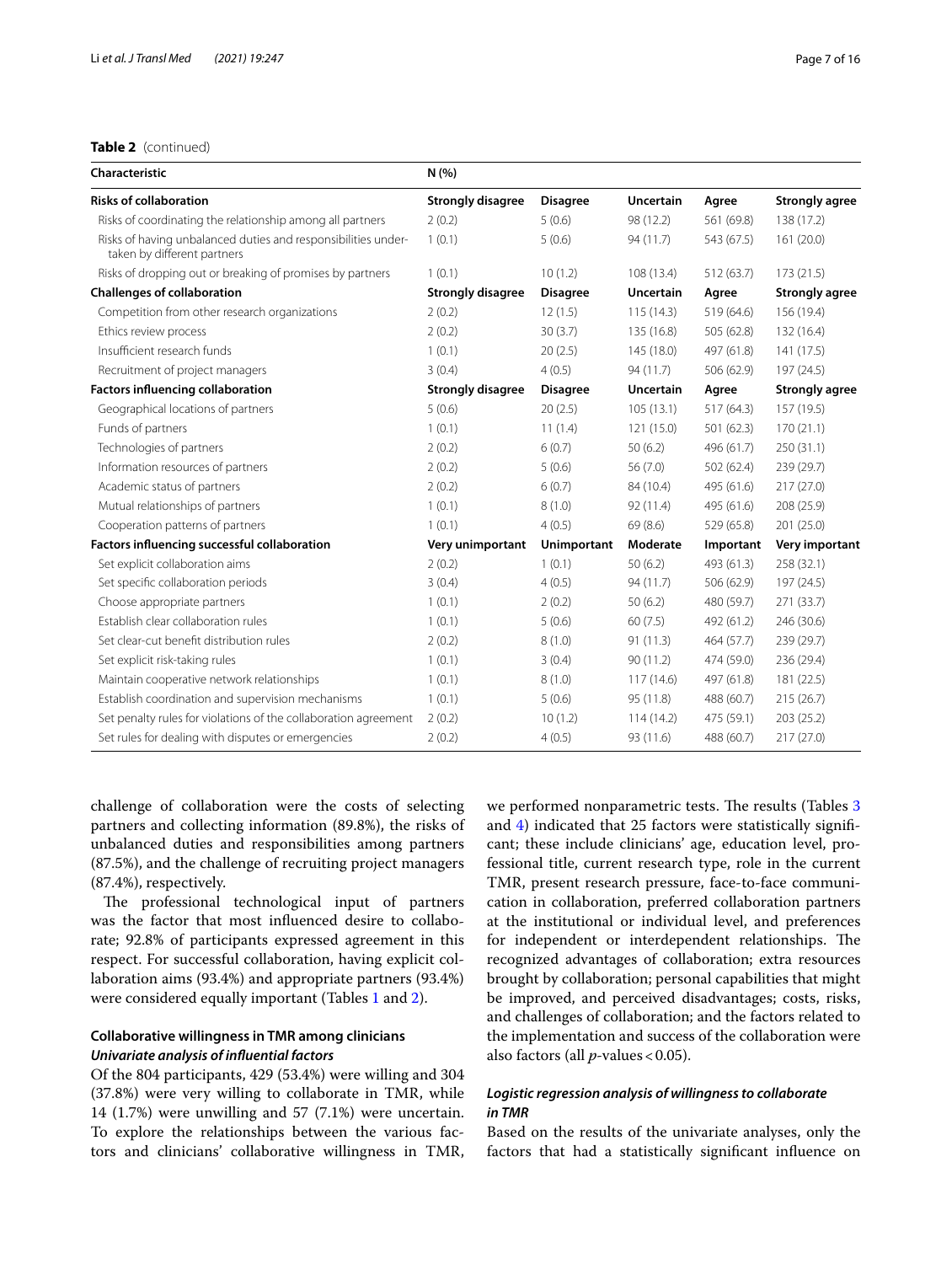## <span id="page-7-0"></span>**Table 3** Univariate analysis of factors influencing willingness to collaborate in TMR among clinicians

| Characteristic                              |                                                         | Willingness of collaboration in TMR |                |                |             |          | Statistic P-value |
|---------------------------------------------|---------------------------------------------------------|-------------------------------------|----------------|----------------|-------------|----------|-------------------|
|                                             | Very unwilling Unwilling Uncertain Willing Very willing |                                     |                |                |             |          |                   |
|                                             | 9                                                       | 5                                   | 57             | 429            | 304         |          |                   |
| Sex                                         |                                                         |                                     |                |                |             | $-1.479$ | 0.139             |
| Male                                        | 3                                                       | 3                                   | 30             | 243            | 183         |          |                   |
| Female                                      | 6                                                       | $\overline{2}$                      | 27             | 186            | 121         |          |                   |
| Age (year)                                  |                                                         |                                     |                |                |             | 9.562    | $0.049*$          |
| $20 - 30$                                   | 3                                                       | 1                                   | 26             | 117            | 73          |          |                   |
| $31 - 40$                                   | 2                                                       | 3                                   | 17             | 219            | 158         |          |                   |
| $41 - 50$                                   | 3                                                       | $\mathbf{1}$                        | 9              | 77             | 64          |          |                   |
| $51 - 60$                                   | 1                                                       | 0                                   | 5              | 15             | 9           |          |                   |
| >60                                         | $\mathsf{O}\xspace$                                     | $\circ$                             | $\circ$        | $\mathbf{1}$   | $\mathbf 0$ |          |                   |
| Educational level                           |                                                         |                                     |                |                |             | 22.161   | $< 0.0001*$       |
| Junior college degree                       | $\circ$                                                 | 1                                   | $\overline{4}$ | 7              | 7           |          |                   |
| Bachelor's degree                           | 5                                                       | $\mathbf{1}$                        | 33             | 123            | 70          |          |                   |
| Master's degree                             | 3                                                       | 3                                   | 10             | 159            | 106         |          |                   |
| Doctor's degree                             | 1                                                       | $\circ$                             | 10             | 140            | 121         |          |                   |
| Professional title                          |                                                         |                                     |                |                |             | 10.213   | $0.017*$          |
| Junior                                      | 3                                                       | 2                                   | 32             | 128            | 84          |          |                   |
| Intermediate                                | 3                                                       | 3                                   | 17             | 192            | 127         |          |                   |
| Associate senior                            | 1                                                       | 0                                   | $\overline{4}$ | 88             | 64          |          |                   |
| Senior                                      | 2                                                       | $\mathsf{O}\xspace$                 | 4              | 21             | 29          |          |                   |
| Department                                  |                                                         |                                     |                |                |             | 5.685    | 0.128             |
| Surgical department                         | 1                                                       | 2                                   | 14             | 134            | 108         |          |                   |
| Non-surgical department                     | 4                                                       | $\overline{2}$                      | 21             | 175            | 108         |          |                   |
| Medical technology department               | 2                                                       | $\circ$                             | 8              | 82             | 57          |          |                   |
| Management department                       | 2                                                       | $\mathbf{1}$                        | 14             | 38             | 31          |          |                   |
| Current research type                       |                                                         |                                     |                |                |             | 27.285   | $< 0.0001*$       |
| Clinical research                           |                                                         |                                     | 15             | 179            | 109         |          |                   |
|                                             | 1                                                       | $\overline{2}$                      |                |                |             |          |                   |
| Laboratory research                         | 0                                                       | $\mathsf{O}\xspace$                 | $\mathbf 0$    | 27             | 24          |          |                   |
| Clinical and laboratory research            | 3                                                       | $\mathsf{O}\xspace$                 | 7              | 109            | 98          |          |                   |
| Public health management research           | 1                                                       | $\mathsf{O}\xspace$                 | $\overline{2}$ | 21             | 17          |          |                   |
| Do not conduct research                     | 4                                                       | 3                                   | 33             | 93             | 56          |          |                   |
| Role in current research                    |                                                         |                                     |                |                |             | 34.147   | $< 0.0001*$       |
| National PI                                 | 0                                                       | $\mathbf 0$                         | $\overline{2}$ | 38             | 46          |          |                   |
| Provincial PI                               | 1                                                       | $\mathbf 0$                         | 0              | 28             | 29          |          |                   |
| City-level PI                               | $\mathbf{1}$                                            | $\mathbf 0$                         | $\overline{2}$ | 25             | 32          |          |                   |
| Department-level PI                         | $\mathbf{1}$                                            | $\mathbf{1}$                        | 3              | 22             | 22          |          |                   |
| Project participants                        | $\mathbf{1}$                                            | $\mathbf{1}$                        | 13             | 196            | 93          |          |                   |
| No project support                          | 5                                                       | 3                                   | 37             | 120            | 82          |          |                   |
| Current research pressure                   |                                                         |                                     |                |                |             | 44.411   | $< 0.0001*$       |
| Very low                                    | $\mathbf{1}$                                            | 3                                   | 9              | $\overline{9}$ | 9           |          |                   |
| Low                                         | $\mathbf 0$                                             | $\mathbf{1}$                        | $\overline{2}$ | 25             | $10$        |          |                   |
| Moderate                                    | 5                                                       | $\mathbf 0$                         | 21             | 123            | 57          |          |                   |
| High                                        | $\overline{2}$                                          | $\mathbf{1}$                        | 18             | 214            | 141         |          |                   |
| Very high                                   | 1                                                       | $\mathsf{O}\xspace$                 | $\overline{7}$ | 58             | 87          |          |                   |
| Communication methods used in collaboration |                                                         |                                     |                |                |             |          |                   |
| Face-to-face                                | 9                                                       | 5                                   | 57             | 429            | 304         | 19.615   | $0.001*$          |
| Telephone                                   | 9                                                       | 5                                   | 57             | 429            | 304         | 6.415    | 0.170             |
| WeChat                                      | 9                                                       | 5                                   | 57             | 429            | 304         | 13.868   | 0.008             |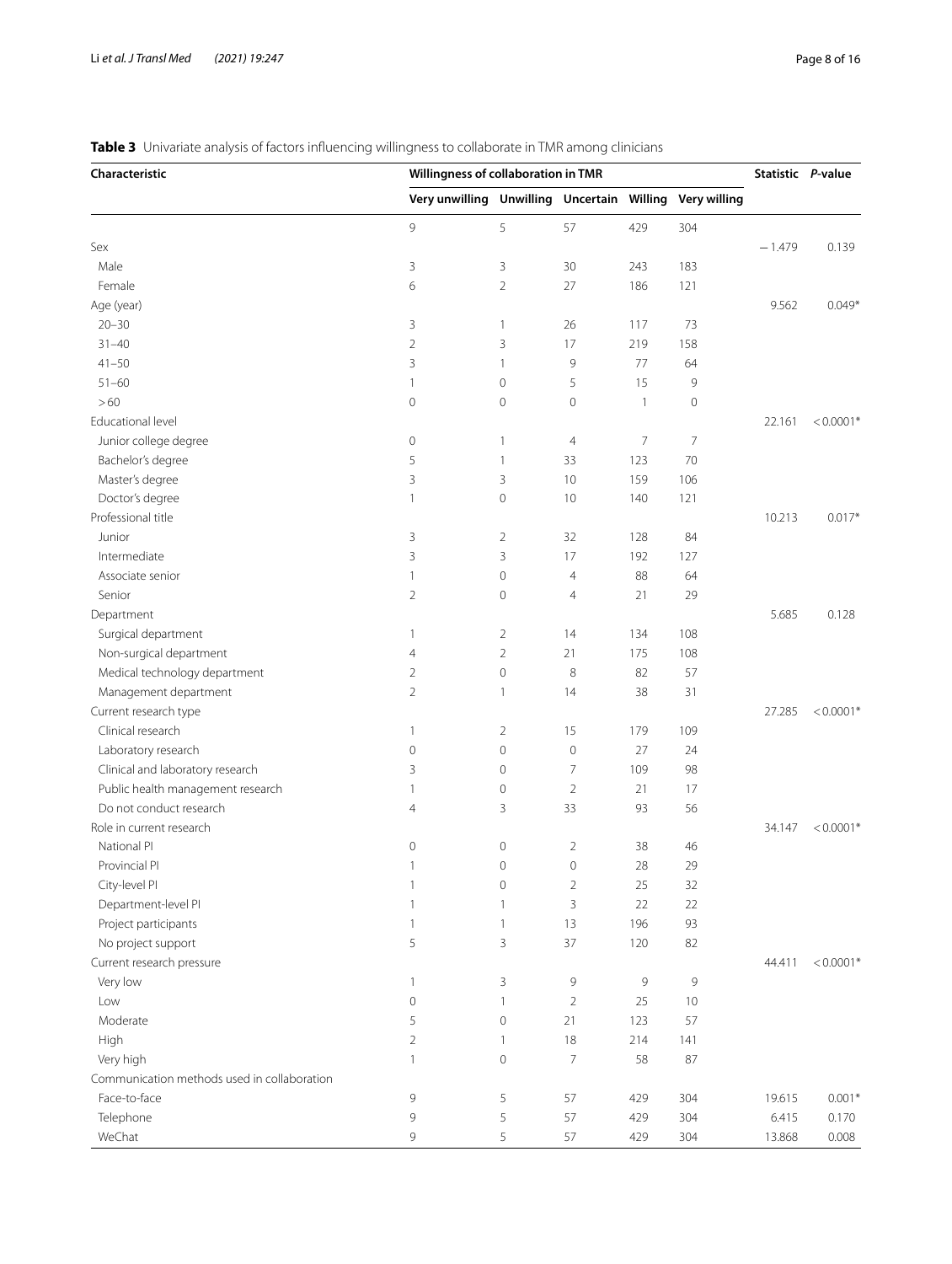## **Table 3** (continued)

| Characteristic                                                                       | Willingness of collaboration in TMR                     |                |    |              |             | Statistic P-value |             |
|--------------------------------------------------------------------------------------|---------------------------------------------------------|----------------|----|--------------|-------------|-------------------|-------------|
|                                                                                      | Very unwilling Unwilling Uncertain Willing Very willing |                |    |              |             |                   |             |
| Email                                                                                | 9                                                       | 5              | 57 | 429          | 304         | 5.748             | 0.219       |
| Research record, research abstract, memorandum                                       | 9                                                       | 5              | 57 | 429          | 304         | 2.710             | 0.608       |
| Videoconference                                                                      | 9                                                       | 5              | 57 | 429          | 304         | 6.342             | 0.175       |
| Face-to-face group meeting                                                           | 9                                                       | 5              | 57 | 429          | 304         | 4.749             | 0.314       |
| Mobile short message                                                                 | 9                                                       | 5              | 57 | 429          | 304         | 5.133             | 0.274       |
| Preferred collaboration partners at the institutional or<br>individual level         |                                                         |                |    |              |             | 39.784            | $< 0.0001*$ |
| Institutions                                                                         | 3                                                       | $\circ$        | 22 | 190          | 165         |                   |             |
| Individuals                                                                          | $\overline{4}$                                          | 3              | 29 | 238          | 139         |                   |             |
| Uncertain                                                                            | $\overline{2}$                                          | $\overline{2}$ | 6  | $\mathbf{1}$ | $\mathbf 0$ |                   |             |
| Preferred partners of collaboration                                                  |                                                         |                |    |              |             |                   |             |
| University                                                                           | 9                                                       | 5              | 57 | 429          | 304         | 64.543            | $< 0.0001*$ |
| Hospital                                                                             | 9                                                       | 5              | 57 | 429          | 304         | 43.938            | $< 0.0001*$ |
| Research institute                                                                   | 9                                                       | 5              | 57 | 429          | 304         | 68.770            | $< 0.0001*$ |
| Industry                                                                             | 9                                                       | 5              | 57 | 429          | 304         | 33.436            | $< 0.0001*$ |
| Community                                                                            | 9                                                       | 5              | 57 | 429          | 304         | 19.394            | $0.001*$    |
| Preferred partners of collaboration in the research applica-<br>tion stage           |                                                         |                |    |              |             |                   |             |
| University                                                                           | 7                                                       | $\overline{2}$ | 31 | 297          | 248         | $-4.853$          | $< 0.0001*$ |
| Hospital                                                                             | 5                                                       | $\overline{2}$ | 25 | 184          | 170         | 3.176             | $0.002*$    |
| Research institute                                                                   | 7                                                       | $\overline{2}$ | 38 | 301          | 238         | $-2.764$          | $0.006*$    |
| Industry                                                                             | $\overline{4}$                                          | 1              | 15 | 103          | 102         | 2.326             | $0.020*$    |
| Community                                                                            | $\overline{2}$                                          | 1              | 9  | 43           | 51          | 1.672             | $0.095*$    |
| Preferred partners of collaboration in the research imple-<br>mentation stage        |                                                         |                |    |              |             |                   |             |
| University                                                                           | 5                                                       | 3              | 22 | 201          | 199         | $-5.217$          | $< 0.0001*$ |
| Hospital                                                                             | 6                                                       | $\overline{2}$ | 28 | 247          | 205         | $-3.225$          | $0.001*$    |
| Research institute                                                                   | 6                                                       | $\overline{2}$ | 38 | 294          | 233         | $-2.702$          | $0.007*$    |
| Industry                                                                             | 5                                                       | $\mathbf 0$    | 18 | 169          | 152         | $-16.779$         | $< 0.0001*$ |
| Community                                                                            | $\overline{2}$                                          | 1              | 9  | 72           | 90          | 4.011             | $< 0.0001*$ |
| Preferred partners of collaboration in the research achieve-<br>ment promotion stage |                                                         |                |    |              |             |                   |             |
| University                                                                           | 3                                                       | $\overline{2}$ | 17 | 157          | 145         | 3.431             | $0.001*$    |
| Hospital                                                                             | 8                                                       | $\overline{2}$ | 26 | 223          | 194         | $-3.166$          | $0.002*$    |
| Research institute                                                                   | $\overline{4}$                                          | 1              | 29 | 193          | 161         | 1.828             | 0.068       |
| Industry                                                                             | 6                                                       | $\overline{c}$ | 29 | 292          | 226         | $-3.277$          | $0.001*$    |
| Community                                                                            | $\overline{4}$                                          | 1              | 19 | 169          | 161         | 4.035             | $< 0.0001*$ |
| Preferred partners of collaboration in the research applica-<br>tion stage           |                                                         |                |    |              |             |                   |             |
| Laboratory scientist                                                                 | 5                                                       | $\overline{2}$ | 37 | 331          | 257         | $-3.998$          | $< 0.0001*$ |
| Clinical scientist                                                                   | 8                                                       | 1              | 38 | 301          | 231         | $-2.070$          | $0.039*$    |
| Industrial staff                                                                     | 4                                                       | $\mathbf 0$    | 18 | 102          | 101         | 2.015             | $0.044*$    |
| Community staff                                                                      | 4                                                       | 2              | 17 | 74           | 62          | $-0.686$          | 0.493       |
| Health management scientist                                                          | 3                                                       | 1              | 13 | 87           | 109         | 4.194             | $< 0.0001*$ |
| Preferred partners of collaboration in the research imple-<br>mentation stage        |                                                         |                |    |              |             |                   |             |
| Laboratory scientist                                                                 | 4                                                       | 1              | 32 | 268          | 211         | $-2.859$          | $0.004*$    |
| Clinical scientist                                                                   | 1                                                       | 3              | 17 | 101          | 62          | $-1.601$          | 0.109       |
| Industrial staff                                                                     | 5                                                       | 1              | 27 | 174          | 150         | 1.765             | 0.078       |
| Community staff                                                                      | 4                                                       | 1              | 19 | 127          | 109         | 0.925             | 0.355       |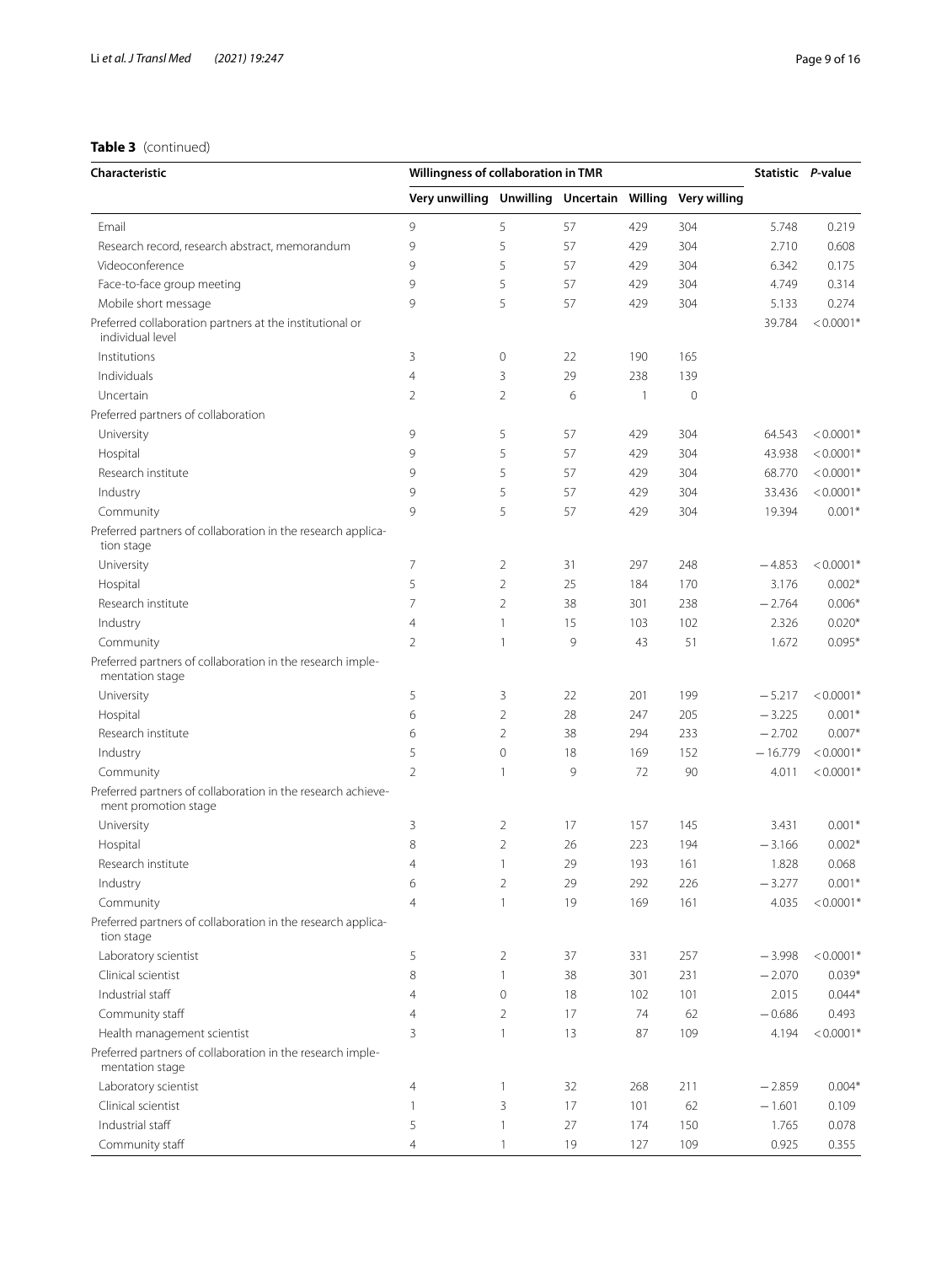#### **Table 3** (continued)

| Characteristic                                                            | Willingness of collaboration in TMR |  |                             |     |              |          | Statistic P-value |
|---------------------------------------------------------------------------|-------------------------------------|--|-----------------------------|-----|--------------|----------|-------------------|
|                                                                           | Very unwilling                      |  | Unwilling Uncertain Willing |     | Verv willing |          |                   |
| Health management scientist                                               | $\overline{4}$                      |  | 12                          | 125 | 116          | 2.973    | $0.003*$          |
| Preferred partners of collaboration in the achievement<br>promotion stage |                                     |  |                             |     |              |          |                   |
| Laboratory scientist                                                      | 3                                   |  | 25                          | 166 | 139          | 1.674    | 0.094             |
| Clinical scientist                                                        |                                     |  | 33                          | 248 | 181          | $-0.457$ | 0.648             |
| Industrial staff                                                          | 5                                   |  | 33                          | 275 | 228          | $-3.899$ | $< 0.0001*$       |
| Community staff                                                           |                                     |  | 29                          | 225 | 173          | $-1.314$ | 0.189             |
| Health management scientist                                               | 4                                   |  | 23                          | 211 | 192          | $-4.501$ | $< 0.0001*$       |

\*Indicates statistically signifcant results (p<0.05)

collaborative willingness in TMR among clinicians were included in the logistic regression analysis. The logistic regression analysis results (Table [5](#page-12-0)) suggested that clinicians' current research type, role in the current TMR, present research pressure, preferred collaboration partners at the institutional or individual level, and preferences for independent or interdependent relationships were statistically signifcant factors. Greater willingness to collaborate in TMR was associated with clinicians who were not conducting research (compared with those engaged in clinical research, odds ratio  $[OR] = 0.424$ ), those who were acting as project participants (compared with national PI,  $OR = 0.396$ ), and those who were more willing to collaborate with individuals or without explicit preferences at the institutional or individual level (compared with those who were more willing to collaborate with institutions;  $OR = 0.554$  and 0.011, respectively). However, less willingness to collaborate in TMR was associated with clinicians with heavier research burdens (compared with those with low burden, *OR*=2.591), those preferring to collaborate with hospitals in the research implementation stage (compared with those without such preference,  $OR = 1.422$ ), and those tending to opt for an interdependent research relationship (compared with those tending to be independent, *OR*=1.495).

## **Discussion**

The results of our survey indicated that clinicians' current research situation—including the research type, role, and pressure—preferred partners, and preferences for the research relationship were key factors that infuenced their willingness to collaborate in TMR. Moreover, clinician's cognition on translational medicine has an impact on their willingness to collaborate in TMR. Clinicians with more positive attitudes and more knowledge will be more likely to take measures in collaborating in TMR.

Those who were not engaged in any research at the time and who were participants in current research programs were more willing to collaborate in TMR, which could be explained by their research pressure or lack thereof. Collaborations in TMR would impose an additional research burden on clinicians, as they would be required to spend more time in communication and resource reallocation [[32](#page-15-15)]. Therefore, clinicians with heavy research loads would be less likely to collaborate in TMR, while those with more time and fewer research responsibilities would be more willing to collaborate. In addition, considering the advantages of TMR collaboration in terms of promoting knowledge transfer and increasing research achievements, clinicians not currently involved in any research or whose involvement was only as a participant would seek more knowledge exchange and increased research achievements through collaboration, which represent incentives for collaboration in TMR  $[3]$  $[3]$ . Considering the disadvantages of collaboration, it was shown to weaken control over the research program, which was unacceptable for those undertaking national research projects because such a disadvantage outweighed the merits mentioned above. It is worth noting that some demographic characteristics—such as age, education level, and professional title—would have an indirect efect on clinicians' willingness to collaborate. For example, younger clinicians and those with junior professional titles would be more willing to collaborate due to having more time and fewer research responsibilities as well as for possible knowledge transfer and gaining research achievements. Clinicians with a higher education level would be more willing to collaborate because they may have greater demands for and possibilities of knowledge exchange and research achievements.

Clinicians who preferred individuals as partners, rather than institutions, were more willing to collaborate in TMR. Institutional arrangements are perceived to inhibit collaboration [\[13](#page-14-10)], with the compartmentalization of institutions being a main obstruction to collaboration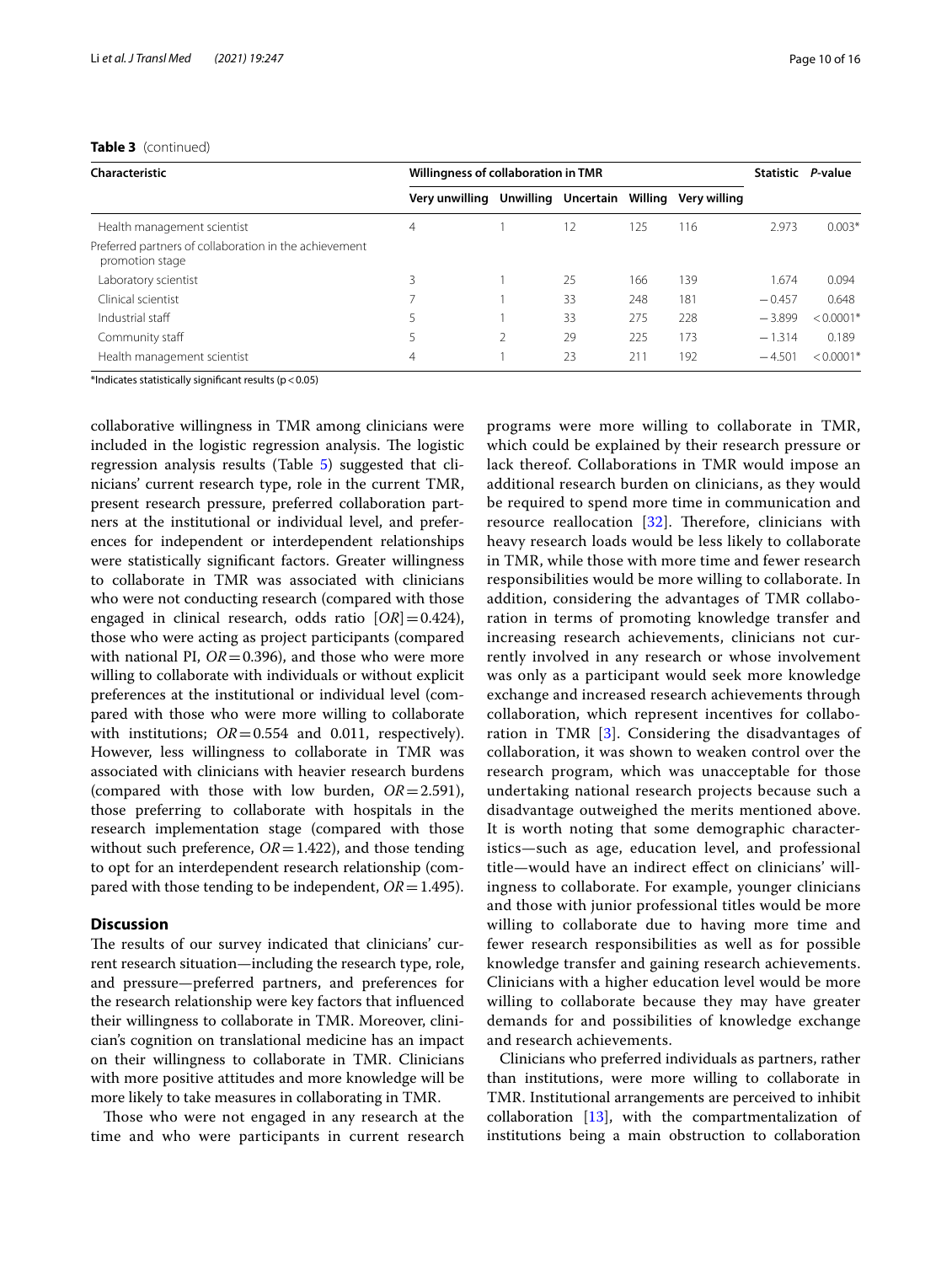## <span id="page-10-0"></span>**Table 4** Univariate analysis of factors infuencing willingness to collaborate in TMR among clinicians

| Characteristic                                                                             | Willingness of collaboration in TMR                     |             |    |     |     |        | Statistic P-value |
|--------------------------------------------------------------------------------------------|---------------------------------------------------------|-------------|----|-----|-----|--------|-------------------|
|                                                                                            | Very unwilling Unwilling Uncertain Willing Very willing |             |    |     |     |        |                   |
|                                                                                            | 9                                                       | 5           | 57 | 429 | 304 |        |                   |
| Preferred research relationship                                                            |                                                         |             |    |     |     | 3.326  | $0.001*$          |
| Independent                                                                                | 6                                                       | 5           | 29 | 236 | 130 |        |                   |
| Interdependent                                                                             | 3                                                       | $\mathbf 0$ | 28 | 193 | 174 |        |                   |
| Advantages of collaboration                                                                |                                                         |             |    |     |     |        |                   |
| Additional funds or resources                                                              | 9                                                       | 5           | 57 | 429 | 304 | 52.917 | $< 0.0001*$       |
| Promoted knowledge transfer                                                                | 9                                                       | 5           | 57 | 429 | 304 | 77.588 | $< 0.0001*$       |
| Enhanced institution reputation                                                            | 9                                                       | 5           | 57 | 429 | 304 | 53.686 | $< 0.0001*$       |
| Increased number of publications                                                           | 9                                                       | 5           | 57 | 429 | 304 | 77.190 | $< 0.0001*$       |
| Improved publication quality                                                               | 9                                                       | 5           | 57 | 429 | 304 | 72.425 | $< 0.0001*$       |
| Enriched academic influence                                                                | 9                                                       | 5           | 57 | 429 | 304 | 84.365 | $< 0.0001*$       |
| Additional clinical resources                                                              | 9                                                       | 5           | 57 | 429 | 304 | 62.820 | $< 0.0001*$       |
| More equipment resources                                                                   | 9                                                       | 5           | 57 | 429 | 304 | 61.191 | $< 0.0001*$       |
| New technologies                                                                           | 9                                                       | 5           | 57 | 429 | 304 | 78.946 | $< 0.0001*$       |
| Promoted treatment capability                                                              | 9                                                       | 5           | 57 | 429 | 304 | 70.646 | $< 0.0001*$       |
| Accelerated research process                                                               | 9                                                       | 5           | 57 | 429 | 304 | 92.024 | $< 0.0001*$       |
| Extra resources made available through collaboration                                       |                                                         |             |    |     |     |        |                   |
| Funds                                                                                      | 9                                                       | 5           | 57 | 429 | 304 | 25.898 | $< 0.0001*$       |
| Patients                                                                                   | 9                                                       | 5           | 57 | 429 | 304 | 40.559 | $< 0.0001*$       |
| Technologies                                                                               | 9                                                       | 5           | 57 | 429 | 304 | 42.761 | $< 0.0001*$       |
| Equipment                                                                                  | 9                                                       | 5           | 57 | 429 | 304 | 40.517 | $< 0.0001*$       |
| Talents                                                                                    | 9                                                       | 5           | 57 | 429 | 304 | 37.620 | $< 0.0001*$       |
| Information                                                                                | 9                                                       | 5           | 57 | 429 | 304 | 49.440 | $< 0.0001*$       |
|                                                                                            |                                                         |             |    |     |     |        |                   |
| Personal capabilities influenced by collaboration<br>Improved skills of communication      | 9                                                       | 5           | 57 |     | 304 |        | $< 0.0001*$       |
|                                                                                            | 9                                                       |             |    | 429 |     | 54.406 |                   |
| Improved skills of receiving new knowledge and technol-<br>ogy                             |                                                         | 5           | 57 | 429 | 304 | 53.967 | $< 0.0001*$       |
| Improved skills of controlling over research programs                                      | 9                                                       | 5           | 57 | 429 | 304 | 41.469 | $< 0.0001*$       |
| Disadvantages of collaboration                                                             |                                                         |             |    |     |     |        |                   |
| More time spent on communication                                                           | 9                                                       | 5           | 57 | 429 | 304 | 18.015 | $0.001*$          |
| Personal resource transfer                                                                 | 9                                                       | 5           | 57 | 429 | 304 | 24.200 | $< 0.0001*$       |
| Loss of research autonomy and control                                                      | 9                                                       | 5           | 57 | 429 | 304 | 33.797 | $< 0.0001*$       |
| Deviation from one's main research                                                         | 9                                                       | 5           | 57 | 429 | 304 | 31.963 | $< 0.0001*$       |
| Conflicts regarding key research points                                                    | 9                                                       | 5           | 57 | 429 | 304 | 25.058 | $< 0.0001*$       |
| Costs of collaboration                                                                     |                                                         |             |    |     |     |        |                   |
| Costs of selecting partners and collecting information                                     | 9                                                       | 5           | 57 | 429 | 304 | 18.997 | $0.001*$          |
| Costs of negotiation                                                                       | 9                                                       | 5           | 57 | 429 | 304 | 18.080 | $0.001*$          |
| Costs of implementation                                                                    | 9                                                       | 5           | 57 | 429 | 304 | 30.360 | $< 0.0001*$       |
| Costs of supervision                                                                       | 9                                                       | 5           | 57 | 429 | 304 | 46.453 | $< 0.0001*$       |
| Risks of collaboration                                                                     |                                                         |             |    |     |     |        |                   |
| Risks of coordinating the relationship among all partners                                  | 9                                                       | 5           | 57 | 429 | 304 | 16.594 | $0.002*$          |
| Risks of having unbalanced duties and responsibilities<br>undertaken by different partners | 9                                                       | 5           | 57 | 429 | 304 | 12.497 | $0.014*$          |
| Risks of dropping out or breaking of promises by partners                                  | 9                                                       | 5           | 57 | 429 | 304 | 26.837 | $< 0.0001*$       |
| Challenges of collaboration                                                                |                                                         |             |    |     |     |        |                   |
| Competition from other research organizations                                              | 9                                                       | 5           | 57 | 429 | 304 | 22.726 | $< 0.0001*$       |
| Ethics review process                                                                      | 9                                                       | 5           | 57 | 429 | 304 | 22.512 | $0.000*$          |
| Insufficient research funds                                                                | 9                                                       | 5           | 57 | 429 | 304 | 24.195 | $< 0.0001*$       |
| Recruitment of project managers                                                            | 9                                                       | 5           | 57 | 429 | 304 | 28.471 | $< 0.0001*$       |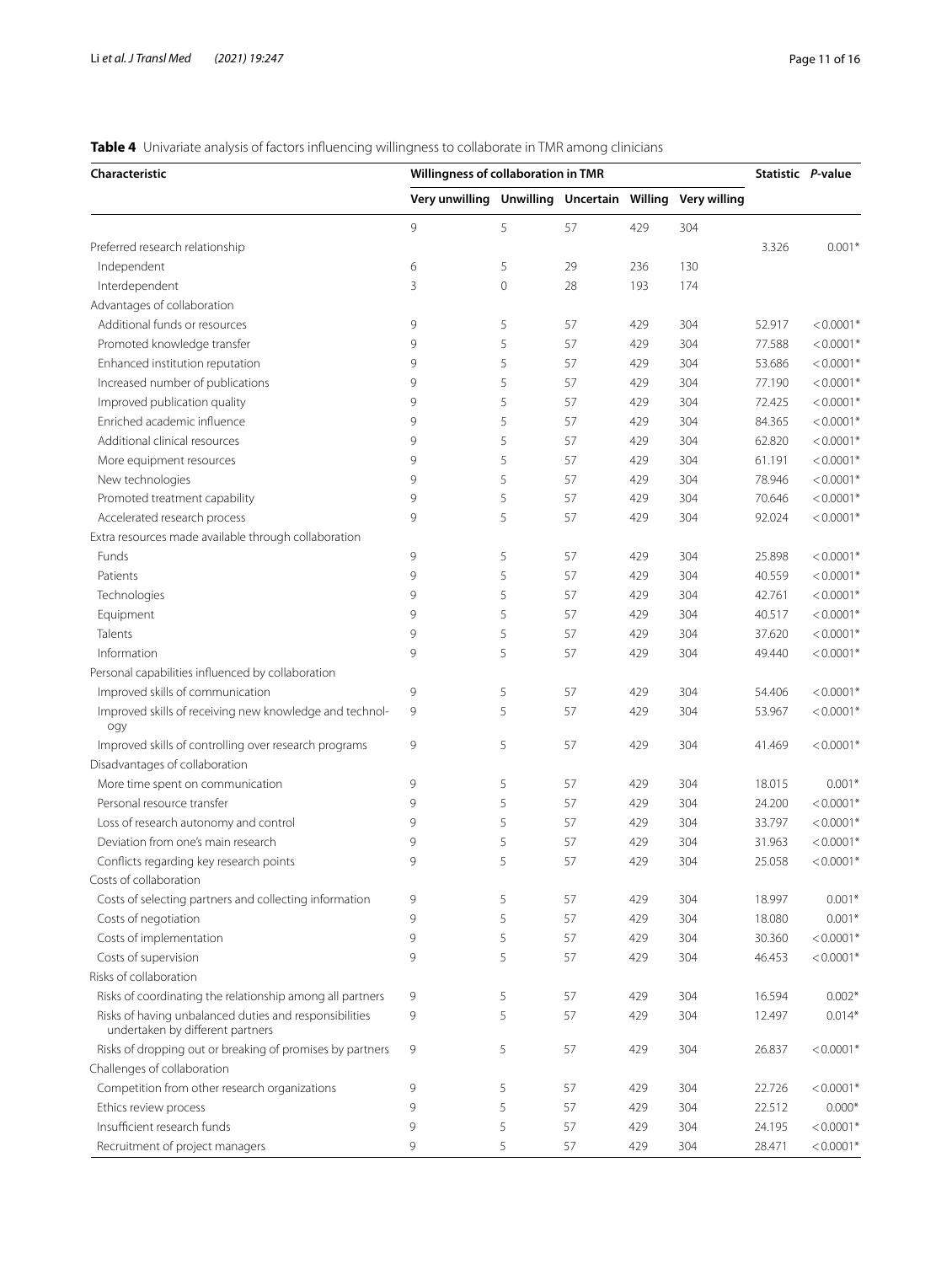## **Table 4** (continued)

| Characteristic                                                       | Willingness of collaboration in TMR        |   |    |     |              |        | Statistic P-value |
|----------------------------------------------------------------------|--------------------------------------------|---|----|-----|--------------|--------|-------------------|
|                                                                      | Very unwilling Unwilling Uncertain Willing |   |    |     | Verv willing |        |                   |
| Factors influencing collaboration                                    |                                            |   |    |     |              |        |                   |
| Geographical locations of partners                                   | 9                                          | 5 | 57 | 429 | 304          | 15.695 | $0.004*$          |
| Funds of partners                                                    | 9                                          | 5 | 57 | 429 | 304          | 23.437 | $0.000*$          |
| Technologies of partners                                             | 9                                          | 5 | 57 | 429 | 304          | 66.833 | $< 0.0001*$       |
| Information resources of partners                                    | 9                                          | 5 | 57 | 429 | 304          | 58.321 | $< 0.0001*$       |
| Academic status of partners                                          | 9                                          | 5 | 57 | 429 | 304          | 38.837 | $< 0.0001*$       |
| Mutual relationships of partners                                     | 9                                          | 5 | 57 | 429 | 304          | 37.916 | $< 0.0001*$       |
| Cooperation patterns of partners                                     | 9                                          | 5 | 57 | 429 | 304          | 37.277 | $< 0.0001*$       |
| Factors influencing successful collaboration                         |                                            |   |    |     |              |        |                   |
| Set explicit collaboration aims                                      | 9                                          | 5 | 57 | 429 | 304          | 65.751 | $< 0.0001*$       |
| Set specific collaboration periods                                   | 9                                          | 5 | 57 | 429 | 304          | 41.773 | $< 0.0001*$       |
| Choose appropriate partners                                          | 9                                          | 5 | 57 | 429 | 304          | 50.887 | $< 0.0001*$       |
| Establish clear collaboration rules                                  | 9                                          | 5 | 57 | 429 | 304          | 49.138 | $< 0.0001*$       |
| Set clear-cut benefit distribution rules                             | 9                                          | 5 | 57 | 429 | 304          | 36.000 | $< 0.0001*$       |
| Set explicit risk-taking rules                                       | 9                                          | 5 | 57 | 429 | 304          | 45.529 | $< 0.0001*$       |
| Maintain cooperative network relationships                           | 9                                          | 5 | 57 | 429 | 304          | 38.086 | $< 0.0001*$       |
| Establish coordination and supervision mechanisms                    | 9                                          | 5 | 57 | 429 | 304          | 43.148 | $< 0.0001*$       |
| Set penalty rules for violations of the collaboration agree-<br>ment | 9                                          | 5 | 57 | 429 | 304          | 65.377 | $< 0.0001*$       |
| Set rules for dealing with disputes or emergencies                   | 9                                          | 5 | 57 | 429 | 304          | 32.935 | $< 0.0001*$       |

\*Indicates statistically signifcant results (p<0.05)

[[7\]](#page-14-5). Therefore, considering the uncertainty of the potential cooperative institutions, clinicians may be inclined to think that collaborating with individuals would avoid risks such as inappropriate institutional arrangements and structural isolation among diferent institutions. Moreover, face-to-face communication among clinicians who choose to collaborate with individuals is more likely, which would further promote their willingness to collaborate with individuals. In terms of the benefts of collaborating, working with individuals would also help individual scientists expand the scope and sample size of their research and improve efficiency  $[9]$  $[9]$ , which is another motivation for collaborating with individuals. Further, considering the preferred institution in the research implementation phase, clinicians who preferred to collaborate with hospitals tended to be more unwilling to collaborate in TMR. A previous study indicated that enhancing the impact of clinical therapy and policy is the core objective of TMR [[8\]](#page-14-6). However, realizing this goal is not easy and it can be time consuming. Such delays may lead to changes, beyond expectations, after collaboration, which consequently impede collaboration in TMR [[3\]](#page-14-2). Thus, although the original aim of collaborating with hospitals was to increase infuence by accelerating the clinical application process of research achievements, it would cost more time to realize such translation, which could lead to higher potential risks. The gap between reality and the ideal circumstances would undermine these clinicians' willingness to collaborate.

Clinicians who are inclined to be independent in research relationships were more willing to collaborate in TMR. Our results confrmed those of other studies and suggested that the advantages of collaboration would not promote collaboration in TMR [[3\]](#page-14-2). Instead, clinicians who are inclined to be in independent research relationships were less likely to depend on benefts from collaboration, and this tendency facilitated their collaborative willingness. In addition, clinicians who prefer an independent research relationship were more receptive to competing with partners for funds, talent, reputation, and extra support. Such efective and positive competition among partners would promote creativity and excellence [[32](#page-15-15)], which was another form of encouragement for these clinicians to collaborate in TMR.

The results of our study showed that the factors that infuenced collaboration in TMR primarily concerned current research characteristics, collaborative partners, and relationships with partners. The advantages and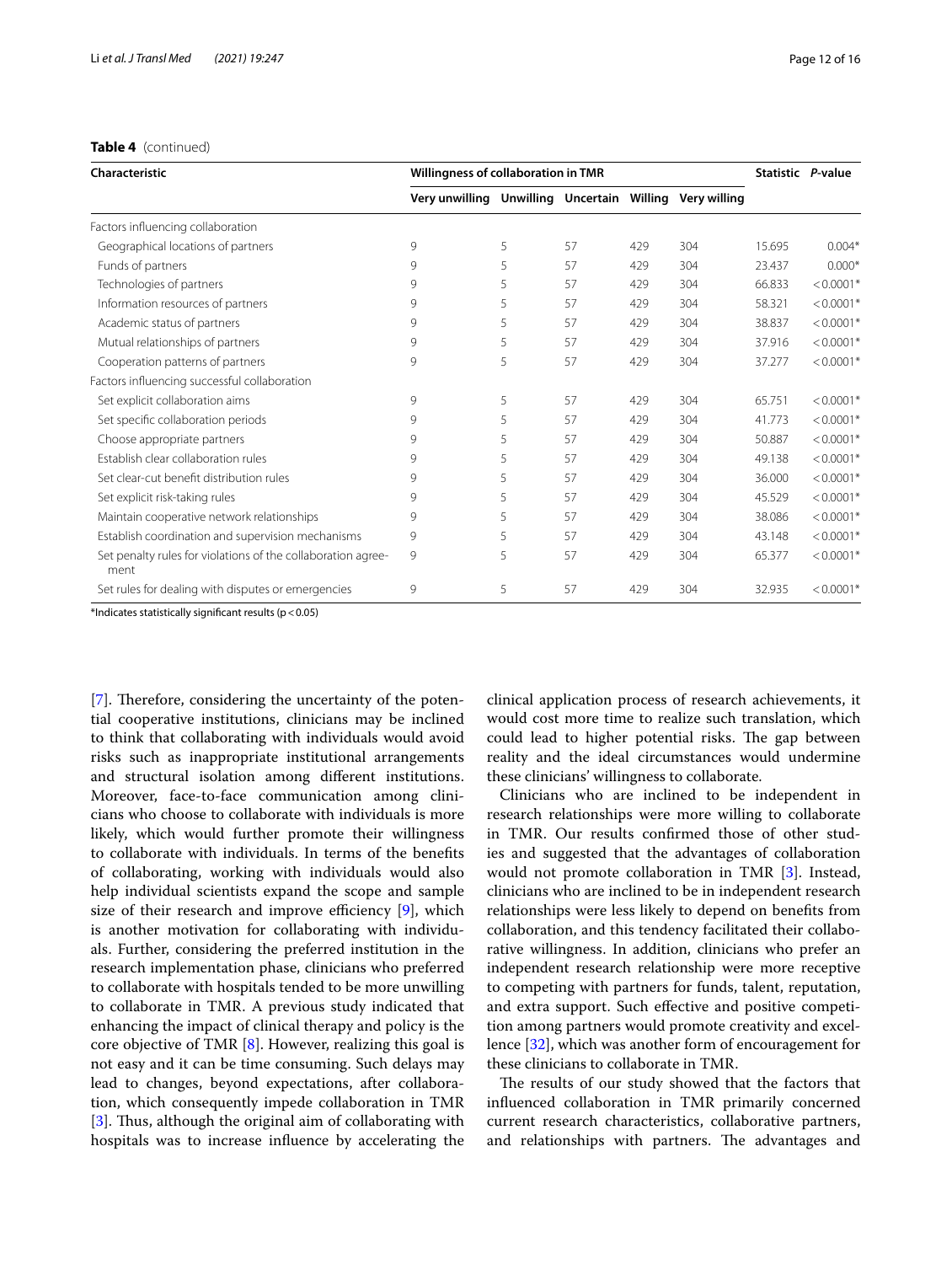## <span id="page-12-0"></span>**Table 5** Logistic regression analysis of the collaborative willingness in TMR

| Characteristic                                                                                      |          | Estimate Wald Chi-Square P-value |             | OR     | <b>95% Wald</b> | confidence limits |
|-----------------------------------------------------------------------------------------------------|----------|----------------------------------|-------------|--------|-----------------|-------------------|
|                                                                                                     |          |                                  |             |        | Lower           | Upper             |
| Current research type                                                                               |          |                                  |             |        |                 |                   |
| Clinical research                                                                                   | Ref      |                                  |             |        |                 |                   |
| Laboratory research                                                                                 | 0.433    | 1.603                            | 0.205       | 1.541  | 0.789           | 3.011             |
| Clinical and laboratory research                                                                    | 0.300    | 2.030                            | 0.154       | 1.350  | 0.893           | 2.041             |
| Public health management research                                                                   | 0.331    | 0.709                            | 0.400       | 1.393  | 0.644           | 3.012             |
| Do not conduct research                                                                             | $-0.858$ | 8.909                            | $0.003*$    | 0.424  | 0.241           | 0.745             |
| Role in current research                                                                            |          |                                  |             |        |                 |                   |
| National PI                                                                                         | Ref      |                                  |             |        |                 |                   |
| Provincial PI                                                                                       | $-0.277$ | 0.508                            | 0.476       | 0.758  | 0.354           | 1.624             |
| City-level PI                                                                                       | $-0.436$ | 1.285                            | 0.257       | 0.647  | 0.305           | 1.374             |
| Department-level PI                                                                                 | $-0.583$ | 2.041                            | 0.153       | 0.558  | 0.251           | 1.242             |
| Project participants                                                                                | $-0.926$ | 10.108                           | $0.002*$    | 0.396  | 0.224           | 0.701             |
| No project support                                                                                  | $-0.496$ | 1.799                            | 0.180       | 0.609  | 0.295           | 1.257             |
| Current research pressure                                                                           |          |                                  |             |        |                 |                   |
| Very low                                                                                            | Ref      |                                  |             |        |                 |                   |
| Low                                                                                                 | 0.151    | 0.079                            | 0.779       | 1.163  | 0.407           | 3.323             |
| Moderate                                                                                            | 0.002    | 0.000                            | 0.997       | 1.002  | 0.421           | 2.383             |
| High                                                                                                | 0.253    | 0.333                            | 0.564       | 1.288  | 0.545           | 3.043             |
| Very high                                                                                           | 0.952    | 4.247                            | $0.039*$    | 2.591  | 1.048           | 6.406             |
| Preferred collaboration partners at the institutional or individual level                           |          |                                  |             |        |                 |                   |
| Institutions                                                                                        | Ref      |                                  |             |        |                 |                   |
| Individuals                                                                                         | $-0.591$ | 13.579                           | $0.00*$     | 0.554  | 0.405           | 0.758             |
| Uncertain                                                                                           | $-4.545$ | 42.277                           | $< 0.0001*$ | 0.011  | 0.003           | 0.042             |
| Willing to collaborate with industry                                                                |          |                                  |             |        |                 |                   |
| Strongly agree                                                                                      | Ref      |                                  |             |        |                 |                   |
| Agree                                                                                               | 3.142    | 1.892                            | 0.169       | 23.156 |                 | $0.263$ > 999.999 |
| Uncertain                                                                                           | 2.965    | 1.722                            | 0.190       | 19.389 |                 | 0.231 > 999.999   |
| Agree                                                                                               | 3.534    | 2.451                            | 0.118       | 34.250 |                 | 0.411 > 999.999   |
| Strongly agree                                                                                      | 3.143    | 1.969                            | 0.161       | 23.168 |                 | 0.287 > 999.999   |
| Preference for collaborating with hospitals in the research implementation<br>stage                 |          |                                  |             |        |                 |                   |
| No                                                                                                  | Ref      |                                  |             |        |                 |                   |
| Yes                                                                                                 | 0.352    | 4.241                            | $0.040*$    | 1.422  | 1.017           | 1.988             |
| Preference for collaborating with community in the research achievement<br>promotion stage          |          |                                  |             |        |                 |                   |
| No                                                                                                  | Ref      |                                  |             |        |                 |                   |
| Yes                                                                                                 | 0.332    | 3.691                            | 0.055       | 1.393  | 0.993           | 1.955             |
| Preference for collaborating with health management scientists in the<br>research application stage |          |                                  |             |        |                 |                   |
| No                                                                                                  | Ref      |                                  |             |        |                 |                   |
| Yes                                                                                                 | 0.367    | 3.575                            | 0.059       | 1.444  | 0.987           | 2.112             |
| Preferred research relationship                                                                     |          |                                  |             |        |                 |                   |
| Independent                                                                                         | Ref      |                                  |             |        |                 |                   |
| Interdependent                                                                                      | 0.402    | 6.175                            | $0.013*$    | 1.495  | 1.089           | 2.052             |
| Receive additional funds or resources by collaboration                                              |          |                                  |             |        |                 |                   |
| Strongly agree                                                                                      | Ref      |                                  |             |        |                 |                   |
| Agree                                                                                               | $-2.433$ | 0.707                            | 0.400       | 0.088  | < 0.001         | 25.436            |
| Uncertain                                                                                           | $-2.529$ | 0.806                            | 0.369       | 0.080  | < 0.001         | 19.934            |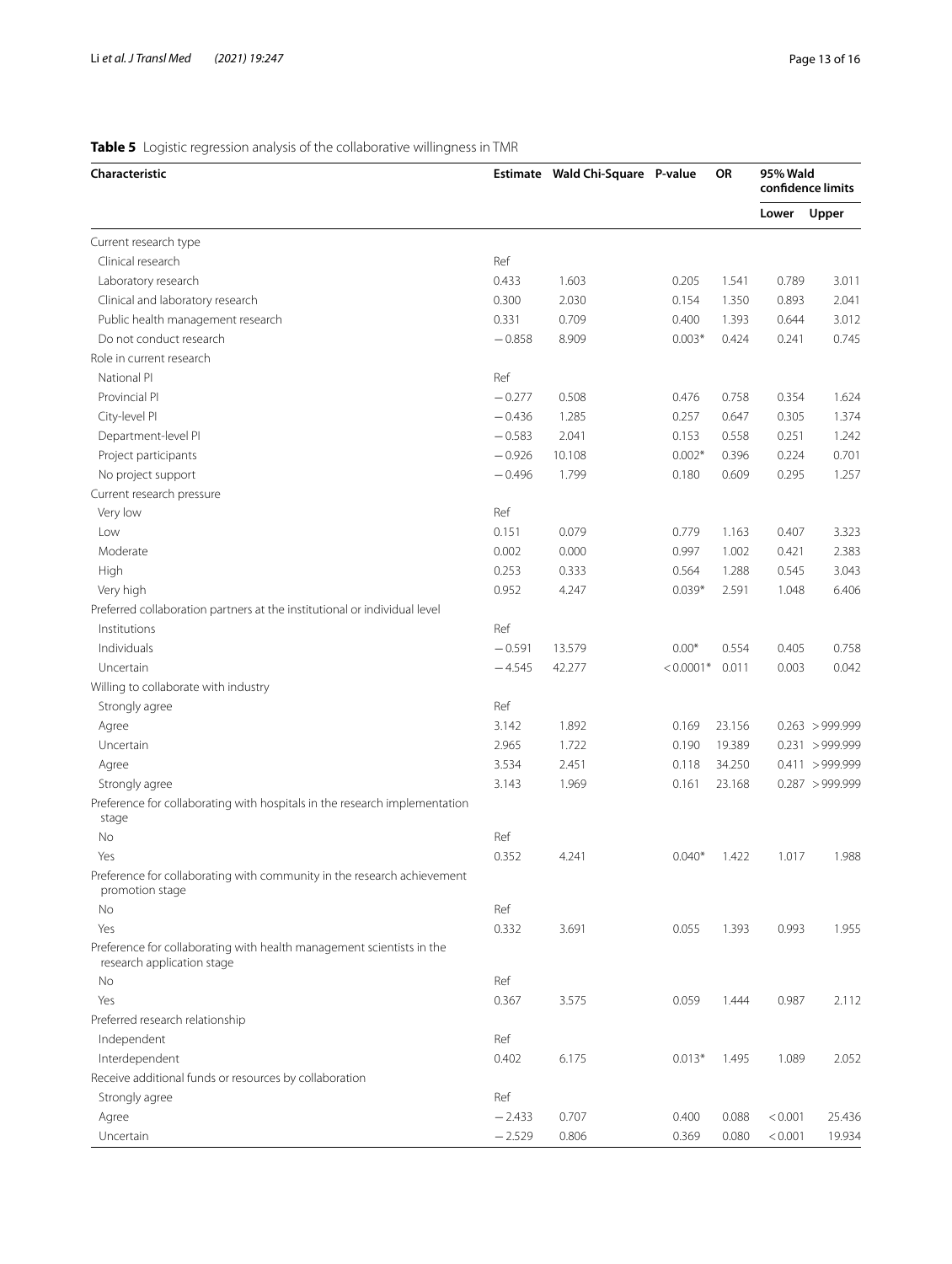## **Table 5** (continued)

| <b>Characteristic</b>                               |          | Estimate Wald Chi-Square P-value |       | <b>OR</b> | 95% Wald | confidence limits |
|-----------------------------------------------------|----------|----------------------------------|-------|-----------|----------|-------------------|
|                                                     |          |                                  |       |           | Lower    | Upper             |
| Agree                                               | $-1.716$ | 0.374                            | 0.541 | 0.180     | < 0.001  | 43.947            |
| Strongly agree                                      | $-1.992$ | 0.502                            | 0.479 | 0.136     | < 0.001  | 33.769            |
| Increase number of publications by collaboration    |          |                                  |       |           |          |                   |
| Strongly agree                                      | Ref      |                                  |       |           |          |                   |
| Agree                                               | 2.641    | 0.537                            | 0.464 | 14.024    |          | $0.012$ > 999.999 |
| Uncertain                                           | $-1.847$ | 0.366                            | 0.545 | 0.158     | < 0.001  | 62.343            |
| Agree                                               | $-1.297$ | 0.183                            | 0.669 | 0.273     | < 0.001  | 103.818           |
| Strongly agree                                      | $-0.964$ | 0.102                            | 0.750 | 0.381     | 0.001    | 143.427           |
| Accelerate research process by collaboration        |          |                                  |       |           |          |                   |
| Strongly agree                                      | Ref      |                                  |       |           |          |                   |
| Agree                                               | 1.518    | 0.202                            | 0.653 | 4.562     |          | 0.006 > 999.999   |
| Uncertain                                           | 3.789    | 1.248                            | 0.264 | 44.205    |          | 0.057 > 999.999   |
| Agree                                               | 3.325    | 0.971                            | 0.324 | 27.790    |          | $0.037$ > 999.999 |
| Strongly agree                                      | 4.427    | 1.707                            | 0.191 | 83.673    |          | 0.109 > 999.999   |
| Extra funds made available through collaboration    |          |                                  |       |           |          |                   |
| Strongly agree                                      | Ref      |                                  |       |           |          |                   |
| Agree                                               | 1.447    | 0.249                            | 0.618 | 4.252     |          | $0.014$ > 999.999 |
| Uncertain                                           | 0.314    | 0.012                            | 0.912 | 1.368     | 0.005    | 360.494           |
| Agree                                               | $-0.048$ | 0.000                            | 0.987 | 0.953     | 0.004    | 245.458           |
| Strongly agree                                      | $-0.515$ | 0.033                            | 0.856 | 0.598     | 0.002    | 156.467           |
| Improve skills of communication by collaboration    |          |                                  |       |           |          |                   |
| Strongly agree                                      | Ref      |                                  |       |           |          |                   |
| Agree                                               | $-0.433$ | 0.015                            | 0.904 | 0.649     | < 0.001  | 733.327           |
| Uncertain                                           | $-0.015$ | 0.000                            | 0.997 | 0.985     | 0.001    | 718.965           |
| Agree                                               | $-0.503$ | 0.022                            | 0.881 | 0.605     | < 0.001  | 439.175           |
| Strongly agree                                      | 0.330    | 0.010                            | 0.922 | 1.390     | 0.002    | 999.381           |
| Lose research autonomy and control by collaboration |          |                                  |       |           |          |                   |
| Strongly agree                                      | Ref      |                                  |       |           |          |                   |
| Agree                                               | 0.387    | 0.207                            | 0.549 | 1.472     | 0.279    | 7.775             |
| Uncertain                                           | $-0.192$ | 0.053                            | 0.818 | 0.825     | 0.161    | 4.233             |
| Agree                                               | $-0.424$ | 0.261                            | 0.610 | 0.654     | 0.128    | 3.336             |
| Strongly agree                                      | $-0.120$ | 0.020                            | 0.887 | 0.887     | 0.169    | 4.644             |

\*Indicates statistically significant results ( $p < 0.05$ )

disadvantages of collaboration were not the main concerns for clinicians when deciding upon collaboration; this indirectly demonstrated that the decision to collaborate was dependent on the feasibility of collaboration (including the availability of time and suitable partners), and that most of the advantages and disadvantages were acceptable, meaning that no additional consideration was required. However, to promote collaboration in TMR, such factors mentioned above should be taken into consideration, which will be helpful to choose more suitable partners and take favorable measures at each stage of collaboration.

The present study has certain limitations. First, most questions in our internet-based survey were selfreported, a method that is prone to potential over- or under-estimation. Second, the study did not distinguish between multi-team systems collaboration and individual collaboration. The factors that influence multi-team systems collaboration and individual collaboration may differ; we will further explore this issue in a follow-up study. Third, we did not consider the role of innovation intermediaries in collaborative TMR. We will explore how innovation intermediaries afect collaborations among clinicians in translational medicine in subsequent studies.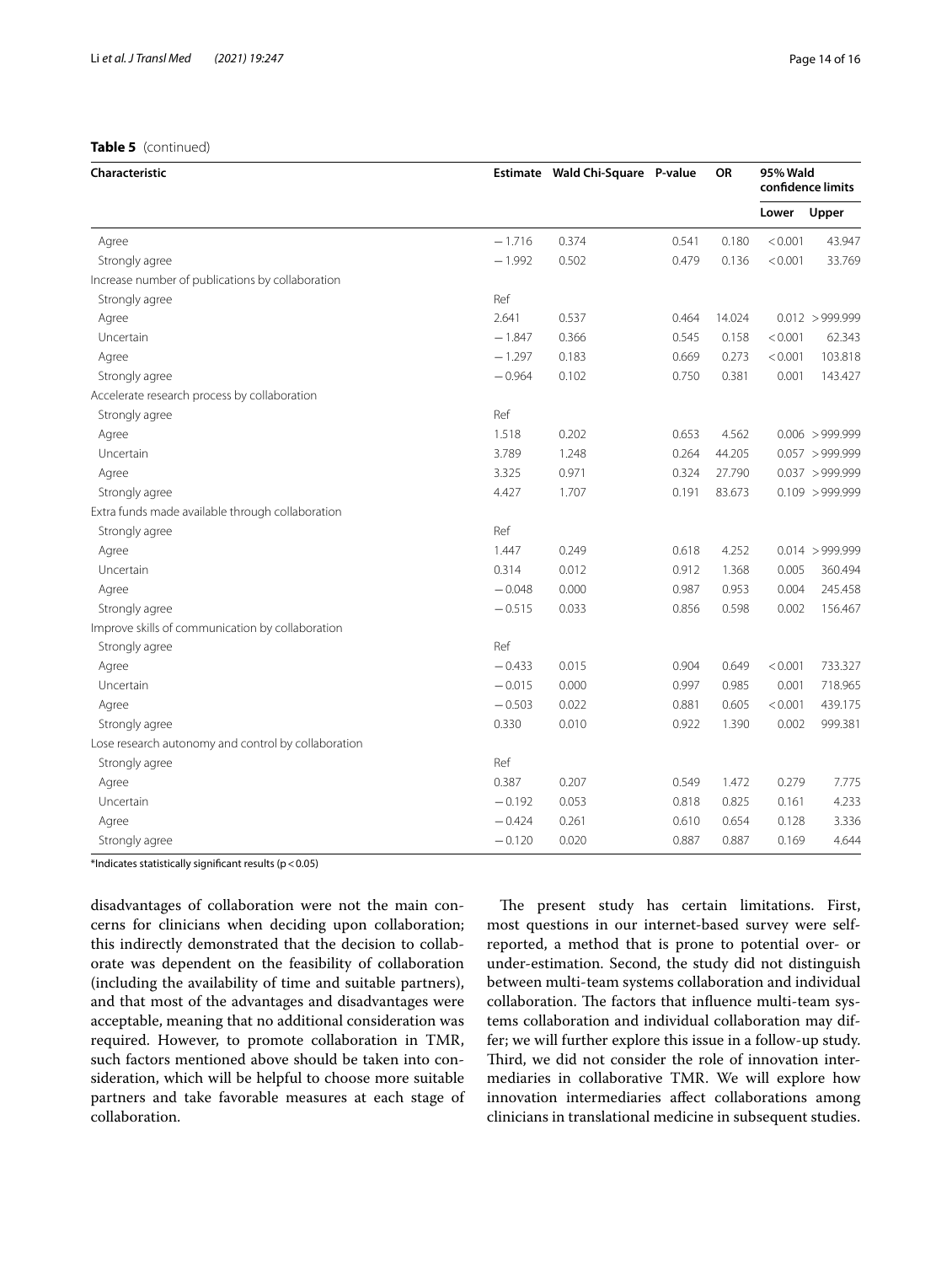Fourth, our survey ignored the leadership role of diferent agents in TMR. In further surveys, if the preferred partner was an individual (laboratory scientist, clinical scientist, industrial staf, community staf, or health management scientist), the leadership role of clinicians or these individuals should be investigated. If the preferred partner was an institution (university, hospital, research institute, industry, or community) the leadership role of clinicians or these institutions should also be considered.

#### **Conclusions**

Most Chinese clinicians who were enrolled in this study are willing to collaborate in TMR. Their willingness to collaborate was mainly based on the current TMR characteristics, potential partners, and inclinations regarding research relationships. To collaborate appropriately and foster the greatest advantages of collaboration in TMR, clinicians should seriously consider the advantages and disadvantages of collaboration. First, clinicians should evaluate their time, role, and research pressure based on their current TMR before deciding to collaborate. Personal preferences for research relationships should also be considered. Second, clinicians should fully consider the goals of their TMR during the entire process and in the diferent research phases, which would help them choose appropriate partners and address the various costs, risks, and challenges involved in collaborations. Third, several measures could be taken at the national level to accelerate collaboration in TMR, including supporting more resources (e.g., funds), providing training and education programs on the implementation and management of TMR, and giving specifc regulations on the responsibilities and rights among partners in TMR.

#### **Abbreviations**

TMR: Translational medical research; PI: Principal Investigator.

#### **Acknowledgements**

Not applicable.

#### **Authors' contributions**

ML and WY conceived this study, analyzed and interpreted the data, and was the major contributors in writing the manuscript. BL, XX, and PZ conducted the survey and collected all the survey data. BT, CH, XL, and LZ revised the manuscript. All authors read and approved the fnal manuscript.

#### **Funding**

This study was supported by the National Natural Science Foundation of China (#71673291 and #71774167), the Shanghai Pujiang Program (#19PJC112), and the Zhejiang Provincial Natural Science Foundation of China (LQ21H100001).

#### **Availability of data and materials**

The datasets used and/or analysed during the current study are available from the corresponding author on reasonable request.

#### **Declarations**

#### **Ethics approval or consent to participate**

This study was approved by the Second Military Medical University ethics committee (approval reference number: 2013LL058). All participants were informed of the study objectives and assured that their information and responses were kept confdential.

#### **Consent for publication**

Not applicable.

#### **Competing interests**

The authors declare that they have no competing interests.

#### **Author details**

<sup>1</sup> Department of Military Health Management, College of Health Service, Second Military Medical University, 800 Xiangyin Rd, Shanghai 200433, China. <sup>2</sup> School of Public Health, Shanghai Jiao Tong University School of Medicine, 227 South Chongqing Rd, Shanghai 200025, China. <sup>3</sup>The Affiliated Suzhou Science &, Technology Town Hospital of Nanjing Medical University, Suzhou 215153, China. <sup>4</sup>Navy Medical Center, Shanghai 200000, China. <sup>5</sup>The Fifth Medical Center, Chinese PLA General Hospital, Beijing 100039, China. 6 <sup>6</sup>Department of Respiratory Disease, The 903Rd Hospital of PLA, Hangzhou 310000, China.

Received: 22 February 2021 Accepted: 25 May 2021 Published online: 05 June 2021

#### **References**

- <span id="page-14-0"></span>Marincola FM. Translational medicine: a two-way road. J Transl Med. 2003;1(1):1.
- <span id="page-14-1"></span>2. Meina L, Wenya Y, Feng Y, Tao D, Lulu Z. Awareness of and attitudes toward translational medicine among health personnel in hospitals in Shanghai China. J Int Med Res. 2019;47(1):438–52.
- <span id="page-14-2"></span>3. Harris JK, Provan KG, Johnson KJ, Leischow SJ. Drawbacks and benefts associated with inter-organizational collaboration along the discoverydevelopment-delivery continuum: a cancer research network case study. Implement Sci. 2012;7:69.
- <span id="page-14-3"></span>4. Zerhouni EA. Translational and clinical science–time for a new vision. N Engl J Med. 2005;353(15):1621–3.
- 5. Hörig H, Marincola E, Marincola FM. Obstacles and opportunities in translational research. Nat Med. 2005;11(7):705–8.
- <span id="page-14-4"></span>6. Restifo LL, Phelan GR. The cultural divide: exploring communication barriers between scientists and clinicians. Dis Model Mech. 2011;4(4):423–6.
- <span id="page-14-5"></span>7. Fudge N, Sadler E, Fisher HR, Maher J, Wolfe CD, McKevitt C. Optimising translational research opportunities: a systematic review and narrative synthesis of basic and clinician scientists' perspectives of factors which enable or hinder translational research. PLoS ONE. 2016;11(8):e0160475.
- <span id="page-14-6"></span>8. Wang X, Wang E, Marincola FM. Translational Medicine is developing in China: a new venue for collaboration. J Transl Med. 2011;9:3.
- <span id="page-14-7"></span>9. Frank FM. Independence and cooperation in research: the motivations and costs of collaboration. J High Educ. 1984;55 (3):347–59.
- <span id="page-14-8"></span>10. Heller C, de Melo-Martín I. Clinical and Translational Science Awards: can they increase the efficiency and speed of clinical and translational research? Acad Med. 2009;84(4):424–32.
- 11. Salazar M, Lant T, Kane A. To join or not to join: an investigation of individual facilitators and inhibitors of medical faculty participation in interdisciplinary research teams. Clin Transl Sci. 2011;4(4):274–8.
- 12. Wainwright SP, Williams C, Michael M, Farsides B, Cribb A. From bench to bedside? Biomedical scientists' expectations of stem cell science as a future therapy for diabetes. Soc Sci Med. 2006;63(8):2052–64.
- <span id="page-14-10"></span>13. Zhang JY. Scientifc institutions and efective governance: a case study of Chinese stem cell research. New Genet Soc. 2011;30(2):193–207.
- <span id="page-14-9"></span>14. Sivakumar S, Fleischman J. Collaborations: Pros and Cons 2020. [https://](https://www.ascb.org/careers/41032-2/) [www.ascb.org/careers/41032-2/.](https://www.ascb.org/careers/41032-2/)